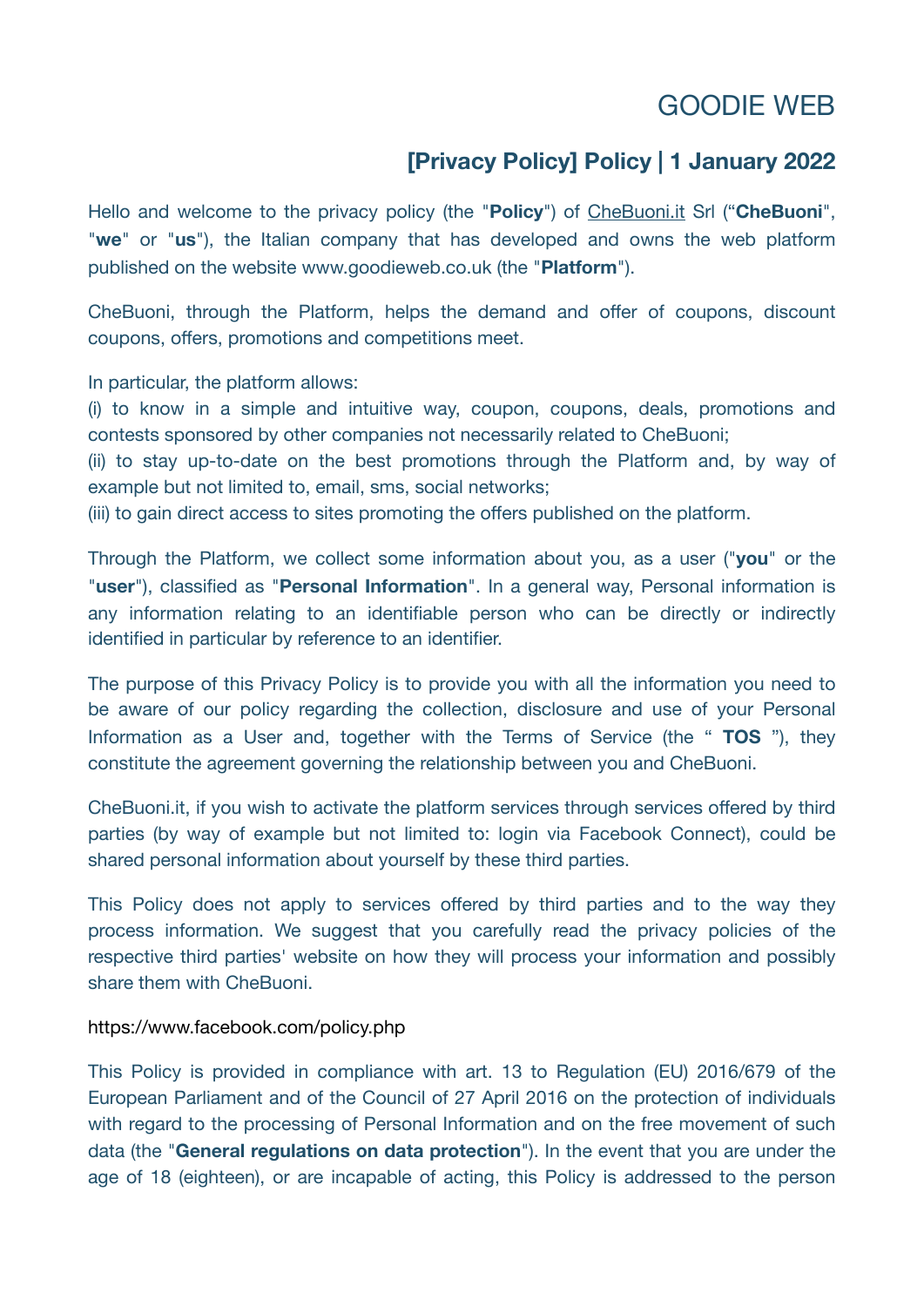governed by applicable UK law, who is the only person authorized to give express consent thereto.

This Policy may be supplemented or amended in order to make it updated and/or adequate with respect to any technical changes made to the Platform and/or any changes in the purposes or methods of processing the Information.

We will notify you with specific and appropriate individual notices of any changes, but you should check this document periodically to stay up to date. Any updated version, which will bear the date on which the update was carried out, will be published promptly on the Platform and will become effective immediately after publication. Will be particularly considered in full force against you from the date of publication on the platform where you decide to unsubscribe from the platform after 7 days from notification.

\*\*\*

#### **1. Data controller, Data processors and Data protection supervisor**

The data controller is [CheBuoni.it](http://CheBuoni.it), with registered office in Bolzano, at vicolo Gumer 9, email info@chebuoni.it, hereinafter also referred to as "**Controller**".

The following people are in charge of the processing (hereinafter referred to as "**Processors**") for the purposes of statistical analysis, export, control and supervision in order to assure the smooth operation of the Platform:

#### Marangi Valentino

#### Marzio Antonio

The detailed list of data processors may be requested by submitting a written request to the Owner at the addresses shown above.

We have appointed a data protection officer ("Data Protection Officer") who can be contacted at the email address dpo@gwgroup.it or by certified email at the address goodiewebdpo@pec.it or by ordinary mail to Chebuoni.it - DPO, vicolo Gumer 9, 39100, Bolzano (BZ).

#### **2. Types of data processed and purpose of the processing**

#### **2.1 Data and browsing activities**

The computer systems and procedures used to operate the Platform may automatically acquire, during their normal operation, certain Personal Information concerning your navigation, such as, by way of example, IP address, number of accesses, duration of navigation, browser used, pages viewed, date and time of access.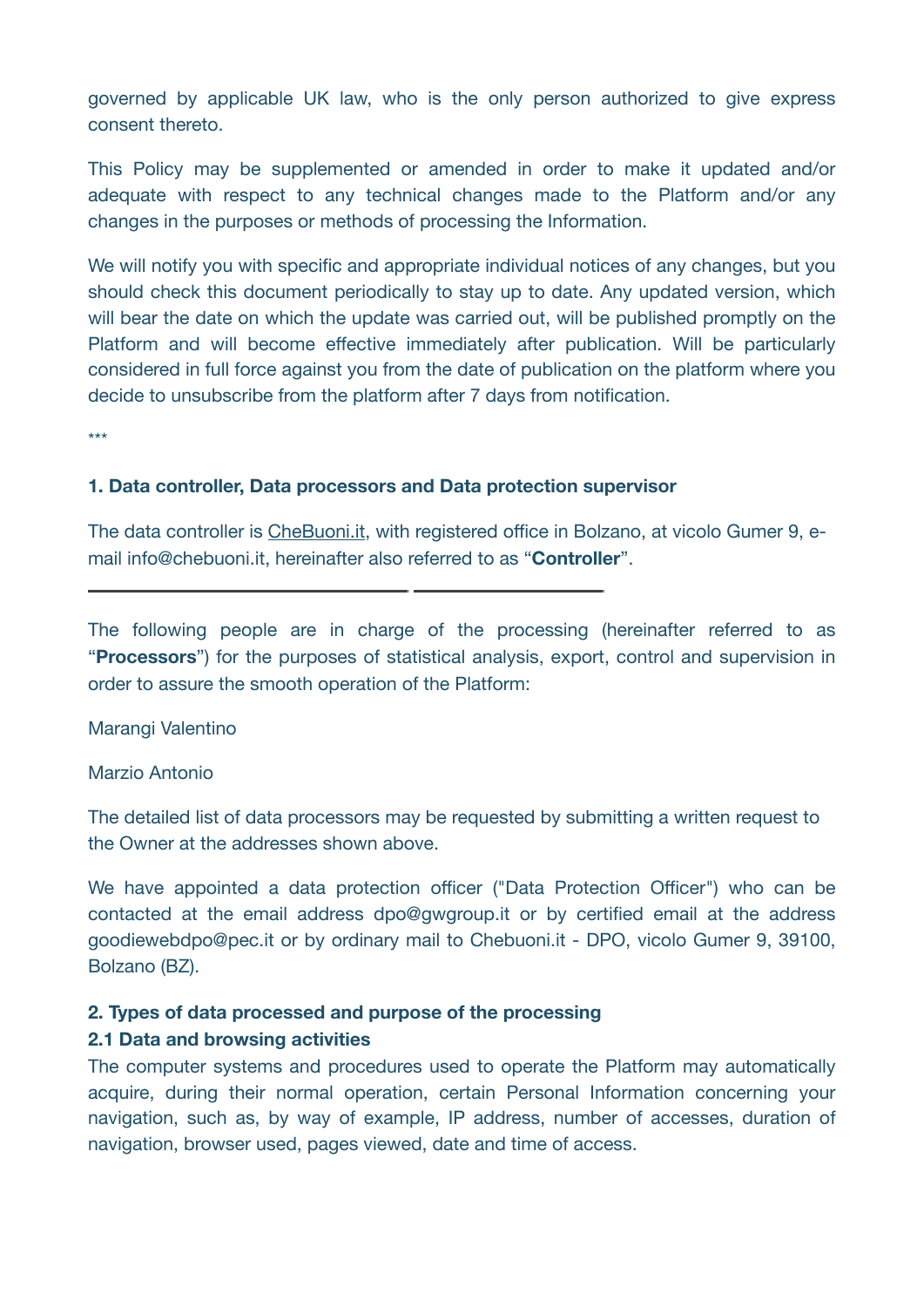The Personal Information relating to your navigation is mainly gathered in order to obtain statistical and non-identifying information about the use of the Platform and to control its correct functioning Personal Information relating to your navigation may also be processed, after the registration, which is necessary for the use of services accessible through the use of credentials as per art. 2.2. for:

(i) **Profiling activities, i.e. the study and analysis of your interests and requests for the purposes of defining individual and group profiles** , subject to your prior express consent, as indicated by ticking the "I expressly consent, in particular, to the processing of my Personal Information for profiling purposes, highlighted in bold in point (i) of art. 2.1 and (ii) of Article 2.2, extruded *here* for clarity". The consent to the processing of this data is optional and refusal to treatment will not result in the inability to use the services of the platform. Even in case of consent, you will still have the right to object, in whole or in part, to the processing of your Personal Information for profiling purposes, making a simple request to the Controller, without any formality.

**How can we use your Personal Information for this purpose?** We may process your Personal Information about you to better understand your interests and preferences, so that we can provide you with an experience that is consistent with those interests and preferences. For example, we may do so in order to provide you with access to content for which you have shown the most interest, or to send you personalized offers or promotions via email (provided that you have consented to receive our communications for advertising and commercial purposes), or to offer you advertising content relating to your interests.

**On what legal basis will we be able to process your Personal Information in this way?** Provided that you have given your consent and that this is in line with your choices in this regard, it is in our legitimate interest to look at your preferences, based on the way you navigate, so that we can better customize our offer.

In order to perform these operations, the Platform currently uses:

(i) we use Google Analytics, a web analytics service provided by Google that sends cookies to your device.

#### **2.1.1 Cookies**

Cookies ("**Cookies**") are small strings of text that are stored on your device and recording some data about your browsing activities. This data, if the Cookies are not disabled, are communicated to the website or application that installed them every time you return to visit it.

#### Types of cookies:

Technical cookies : allow you to browse through the website or application and use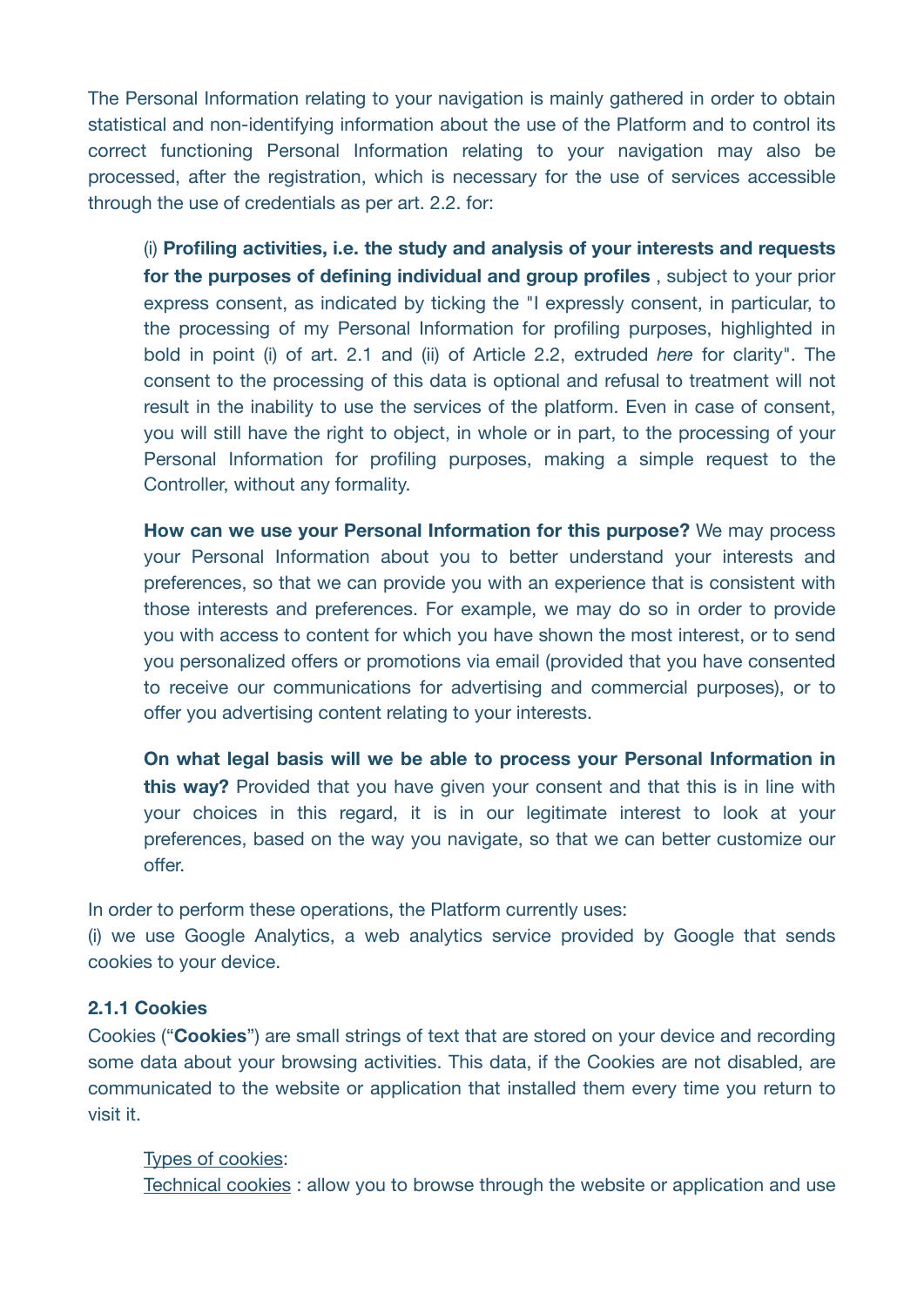options or services. For example, they identify the session, restrict access to web parts, remember the elements of an order, make a request to register to or participate in an event, use security features while browsing, and store content for audio or video broadcast. In other words, all those Cookies necessary to satisfy the specific request that the user made at that time and that are not used for further purposes.

Profiling cookies : allow a more effective management of the advertising space of the website or application and allow the adaptation of the advertising so that the same can be relevant to the user and prevent the user from seeing advertising already seen. Such cookies therefore carry out a real profiling of the user's behavior.

Third-party cookies : Third-party cookies are cookies, used by the operator of the website or application, but installed on the user's device by third parties other than the operator of the website or application. Third-party cookies are, for example, the statistical services of Google Analytics or the advertising service of Google Adsense.

The platform, specifically, use:

- (i) Technical cookies (which store your login credentials in order to make it easier to log in) and for which your specific consent is not required;
- (ii) Profiling cookies that keep track of the choices you have made in the navigation and use of the services of the Platform, in order to ensure a personalized and easier use of the services offered by the Platform, for which your specific consent is required and that we notify to the Data Protection Authority;
- (iii) Third-party analytic cookies:
	- (iii)(a) concretely adopted with measures that allow to eliminate the identifying power and not crossed by the third-party, for which your specific consent is not required;

(iii)(b) adopted without precautions that eliminate the power of identification, for which your specific consent is required.

If you would like to have more information about these cookies, and understand how to refuse or delete it, please take a look at the privacy policies below, using the addresses supplied.

Below is a list of Cookies used.

| Cookie name | <b>Jomain</b> | <b>Description</b> | Duration |
|-------------|---------------|--------------------|----------|
|-------------|---------------|--------------------|----------|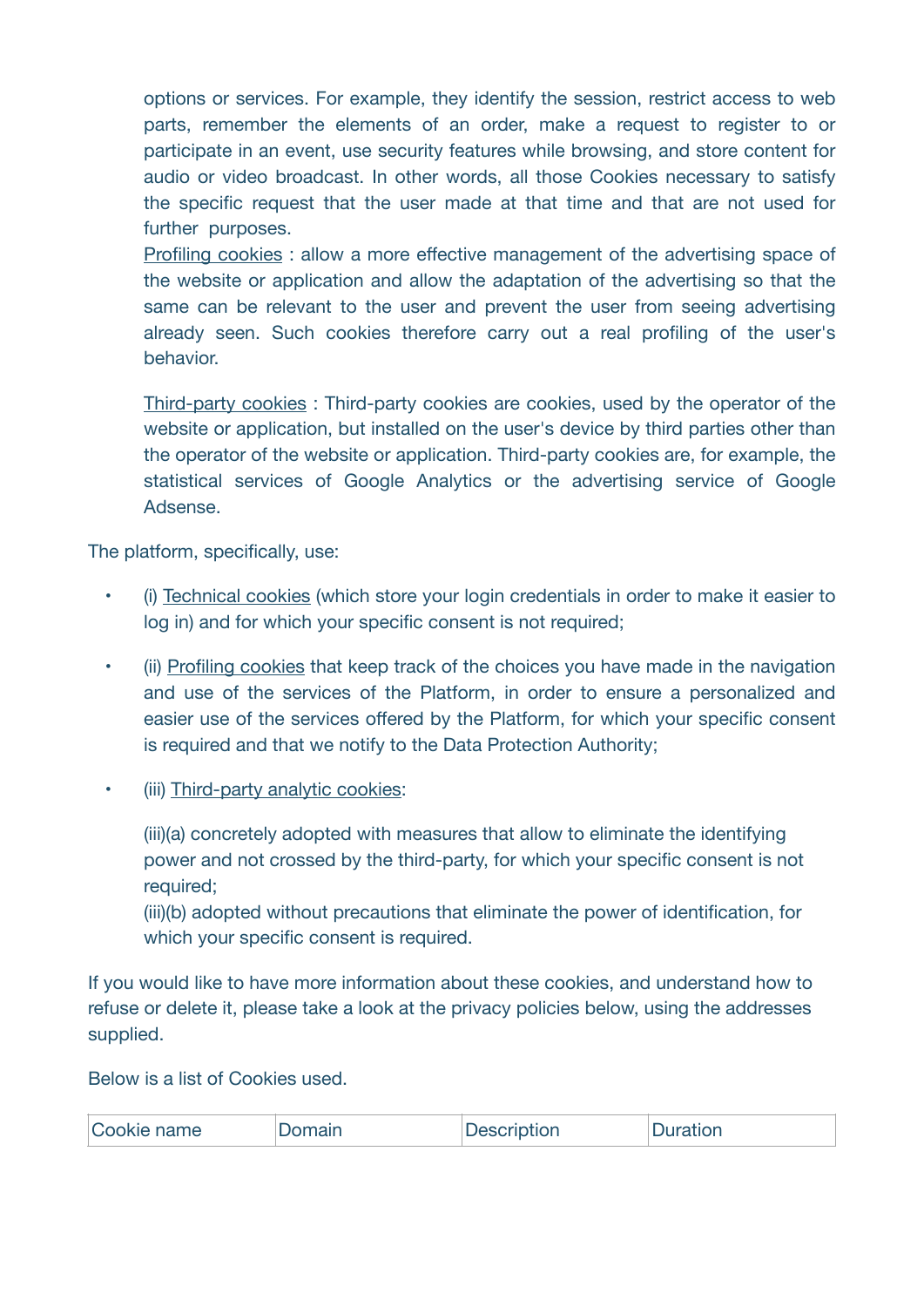| user               | goodieweb.co.uk | <b>Contains the</b><br>information entered<br>by the user in the<br>process of<br>registration to our<br>landing pages, is<br>used for tracking<br>user activities on our<br>site and for any pre-<br>filling of fields<br>required | 365 days |
|--------------------|-----------------|-------------------------------------------------------------------------------------------------------------------------------------------------------------------------------------------------------------------------------------|----------|
| cookiePolicy       | goodieweb.co.uk | Used to check<br>whether or not you<br>have accepted the<br>cookie policy                                                                                                                                                           | 1 year   |
| already_registered | goodieweb.co.uk | Used to check that<br>you are already<br>registered with our<br>site                                                                                                                                                                | 1 year   |
| alias              | goodieweb.co.uk | It is used to trace the<br>landing page of the<br>user's origin                                                                                                                                                                     | 1 month  |
| campaign           | goodieweb.co.uk | It is used to track a<br>user's participation in<br>a particular third-<br>party campaign.                                                                                                                                          | 1 year   |
| <b>PHPSESSID</b>   | goodieweb.co.uk | It is used by PHP<br>language to perform<br>variable passage<br>functions that do not<br>identify the user for<br>normal service<br>operation.                                                                                      | 1 year   |

(i) Google Analytics (Google Inc.)  $\rightarrow$  Identifying third-party cookies. Google Analytics uses cookies to collect and analyze information about the Platform's usage behavior. The information collected and processed by Google Analytics allows us to compile reports on the activities carried out on the Platform. We use Google's analysis tool to track or collect personal identifying information and for profiling purposes.

For more information, please go to the links below: http://www.google.com/policies/ privacy/partners/

The user can selectively disable the Google Analytics action by installing the opt-out component provided by Google on his/her browser. Therefore, if you want to disable the action of Google Analytics, we invite you to access the following link:

https://tools.google.com/dlpage/gaoptout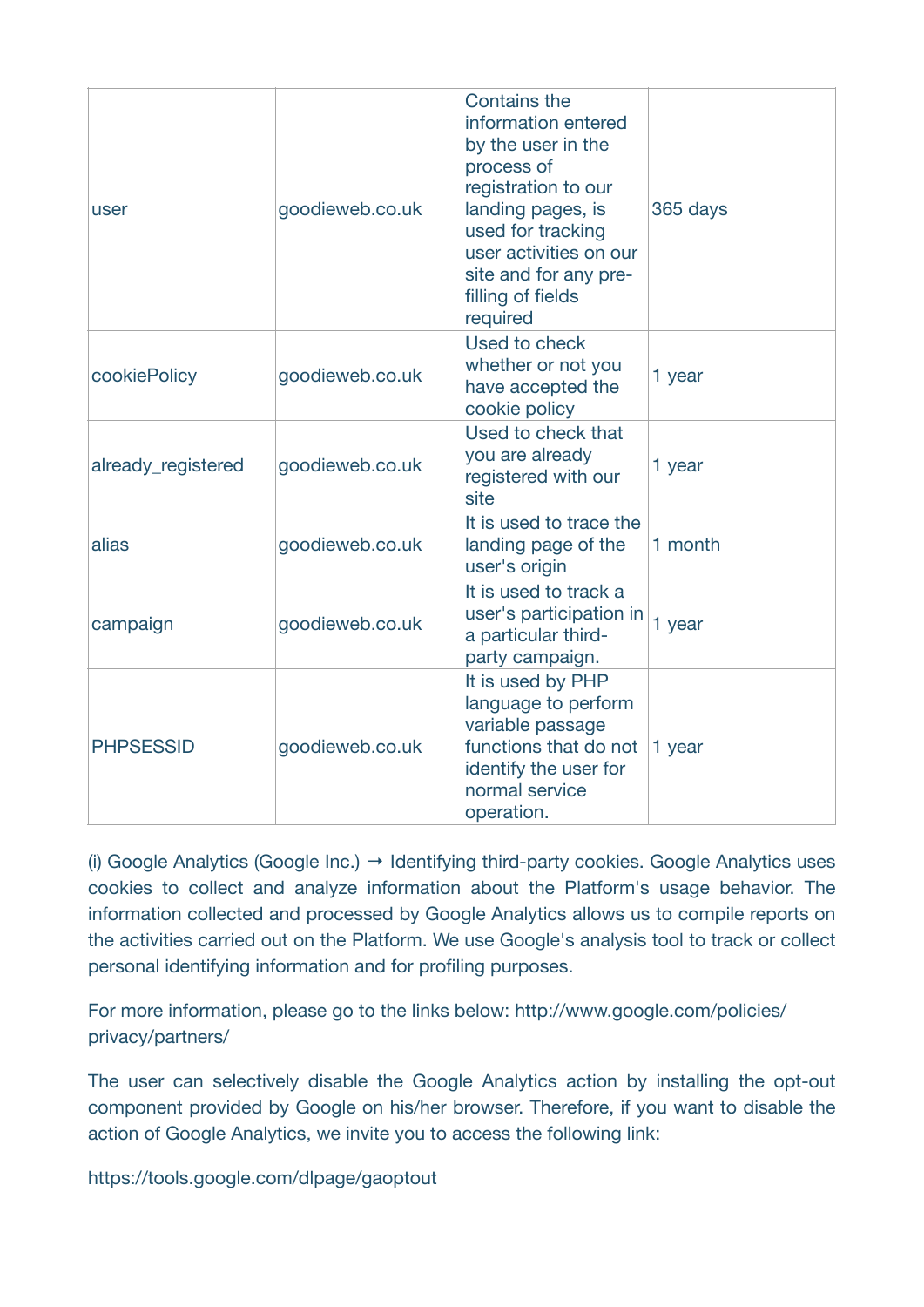(ii) Google Adwords & Google Remarketing Cookies (Google Inc.) → Non-identifying thirdparty cookies

The platform could use Google Adwords and the Google Remarketing technology. To help us keep track of sales and other conversions, a cookie is added to a user's computer when that user clicks on an ad. This cookie lasts 30 days and does not collect, nor monitors information able to personally identify a user. Users can disable Google conversion monitoring cookies in the settings of your Internet browser.

To learn more, [click here](https://support.google.com/google-ads/topic/3121763?hl=it&ref_topic=3119071) (iii) Bing Ads (Microsoft Inc.)  $\rightarrow$  Nonidentifying third-party cookies

For more information about the Remarketing of Microsoft, please visit the page http:// choice.microsoft.com/it-IT

For more information on the Rules and Principles of Microsoft Privacy you can visit http:// www.microsoft.com/privacystatement/it-it/bingandmsn/default.aspx

(iv) Facebook Ads (Facebook Inc.)  $\rightarrow$  Identifying third-party cookies For more information about remarketing of Facebook you can visit the page

https://www.facebook.com/help/1505060059715840

(v) Nugg Ad → Identifying third-party cookies For more information, please visit

https://www.nugg.ad/it/privacy/informazioni-generali.html

(vi) HubSpot → Nonidentifying third-party cookies For more information on the Rules and Principles of Microsoft Privacy you can visit

https://www.archimedia.it/cookies-policy

Cookies installation, which normally takes place automatically with most browsers, can be prevented by simply disabling your browser functions, enabling the receipt of Cookies.

For more information about Cookies, click on the link of the navigation browser you usually use:

- - Firefox :
- - Internet Explorer ;
- - Google Chrome ;
- - Bing ;
- - Safari : For further information or clarification, you can contact us by email at: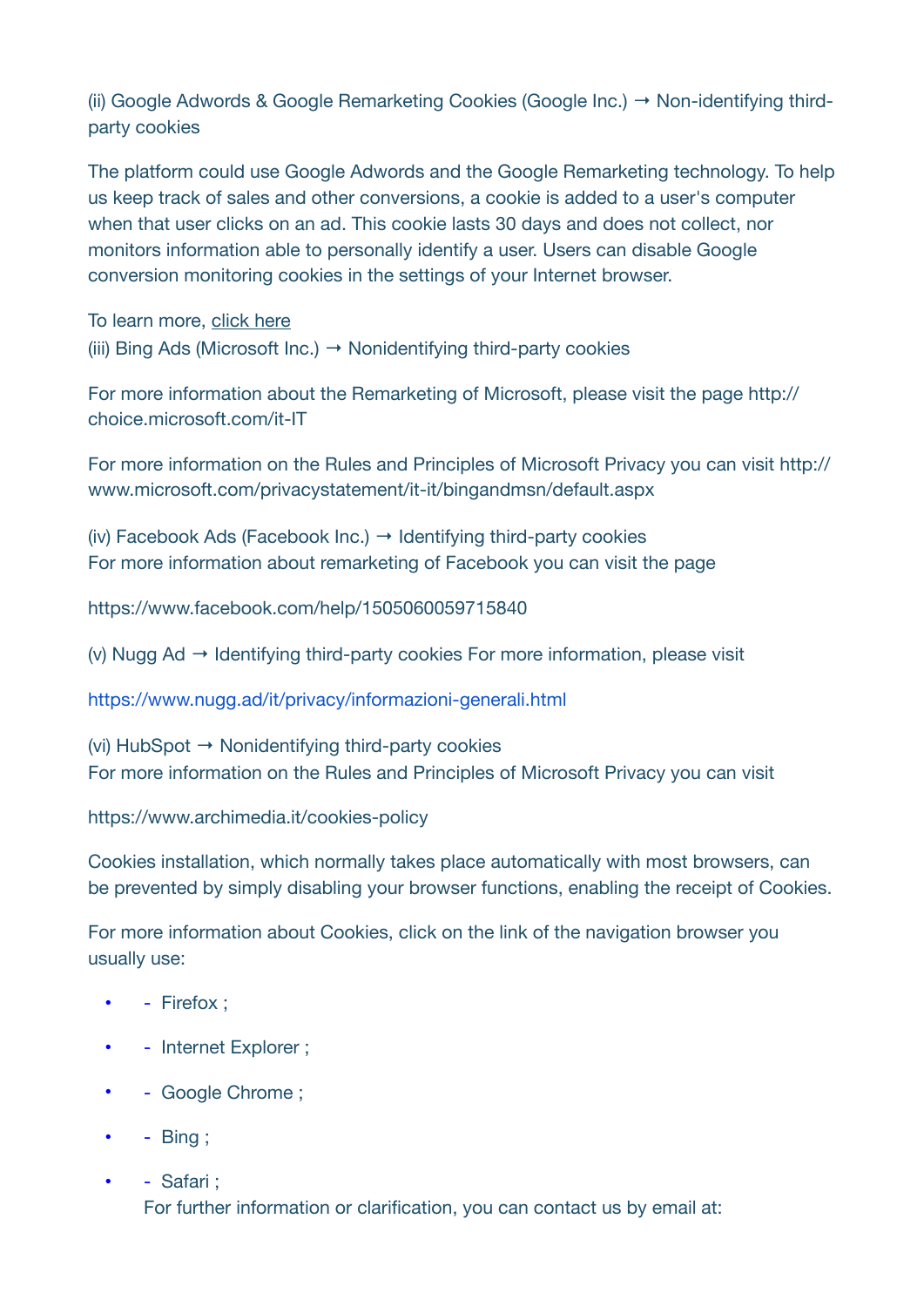info@chebuoni.it .

If you decide not to enable Cookies, your experience on the Platform may be limited.

You can find further information on cookies and how to manage them by consulting the site www.aboutcookies.org or by consulting the measure identification of simplified ways for information and acquisition of consent for the use of cookies .

## **2.2 Data processed in relation to the use of services accessible through the use of credentials**

Some services of the Platform are reserved to Registered Users. To complete the registration process, you will need to provide, among others, the following Personal Information:

- phone number
- e-mail address (which will also be your username)
- - Name
- - Last name
- Postal Code
- - Gender
- - Date of Birth

The provision of any other personal information required in the context of the registration procedure, unless otherwise stated expressly as obligatory, is optional and fully remitted to your will.

**How can we use your Personal Information for this purpose?** Generally speaking, we may need to use the Personal Information above, such as your email address, to set up and manage your account (for example, to send you password reminders or notifications of changes to your account details).

**What is the legal basis that allows us to treat your personal information in this way?**  Will ask for your consent before we process your Personal Information in this way. Processing your personal information is required to set up and manage your account.

The Personal Information supplied for the use of services accessible through the use of credentials, together with data provided by third parties that you used to sign up to the platform, may also be used for:

## **(i) Sending communications for advertising and commercial purposes, as well as for direct sale by CheBuoni also referring to products and services of third**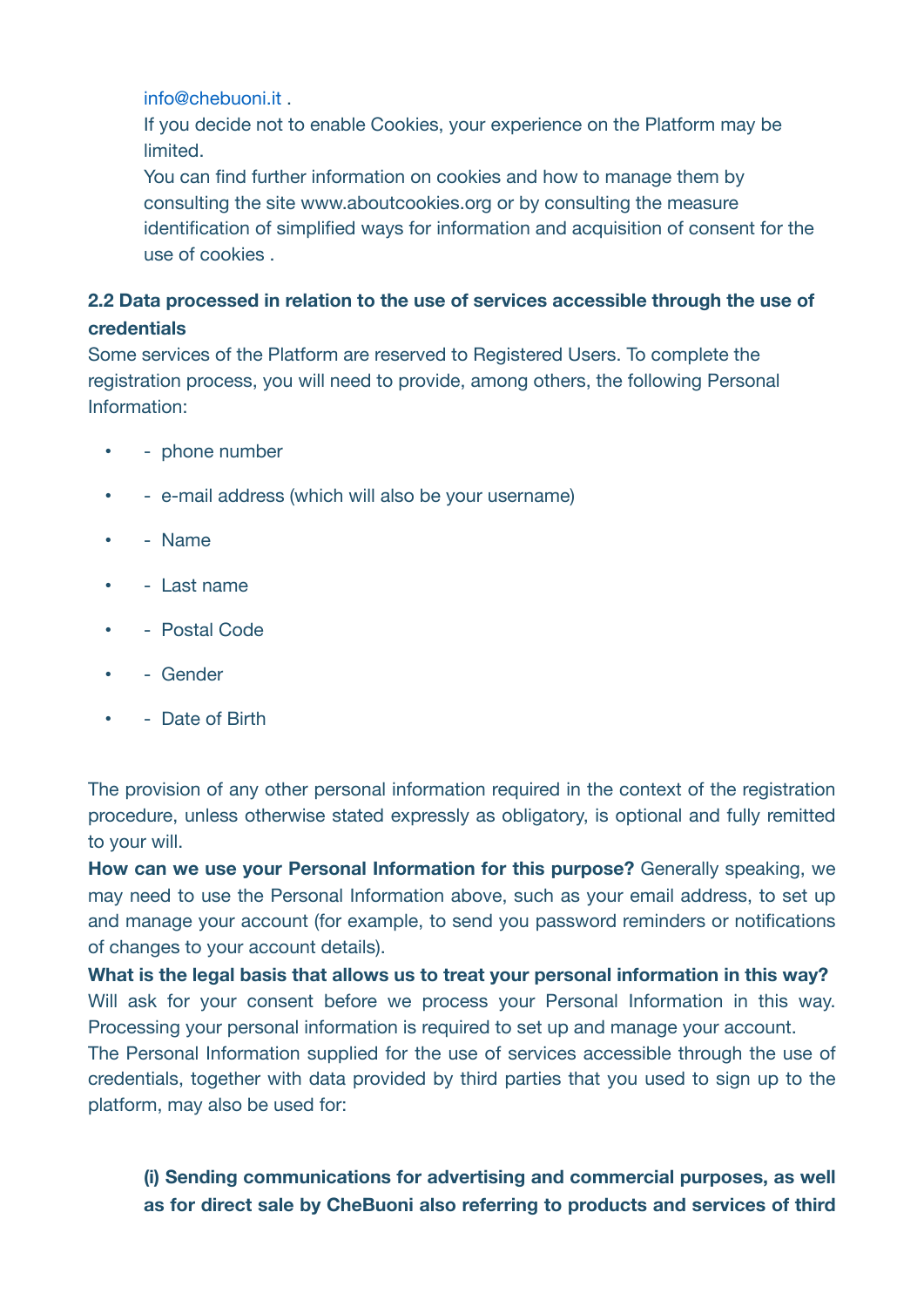**parties, avoiding the communication of your data to such subjects**. Subject to obtaining express consent, as shown in the checkbox of the item "*I expressly consent, in particular, to the processing of Personal Information for purposes of sending advertising communications and for commercial purposes generally highlighted in bold in point (i) of Article. 2.2, extruded, for clarity, here"*, your Personal Information may be used by CheBuoni for the purpose of sending advertising and commercial communications (marketing) and / or direct sale of products or services of its own or third parties, by e-mail, fax, telephone and any other technology of distance communication, including social media, taking into account any indications that you decide to provide by freely answering questions that you do to learn more about your requests and your interests . The consent to the processing of this data is optional and refusal to treatment will not result in the inability to use the services of the platform. Even if consensus is achieved, you will still have the right to object, in whole or in part, to the processing of your Personal Information for marketing purposes and/or direct sales by simple request to the data controller, without any formalities.

**How may we use your personal information for this purpose?** We process Personal Information for sending information and advertising material, also by third parties; send commercial communications, also interactive; carry out direct sales or placement of products or services; that is, for all purposes legitimate trade.

**What is the legal basis that allows us to treat your personal information in this way?** As long as you have expressed your consent and that this is in line with your choices about, is our legitimate interest can use Personal Information for the sending of commercial communications with the aim of: (i) to be able to offer a platform services completely free of charge; and at the same time, (ii) make CheBuoni economically viable. In fact, we're a startup offering services free of charge, offsetting such gratuity with monetization resulting from the supply of advertising content.

**(ii) profiling activities, study and analysis of your interests and your requirements for the purposes of the definition of individual and group profiles** , after obtaining your consent, as resulting from tick the item "*I agree specifically, in particular, to the processing of personal information for the purpose of profiling, highlighted in bold in the point (s) of art. 2.1 and (ii) of art. 2.2, extruded, for clarity, here .* " The consent to the processing of this data is optional and refusal to treatment will not result in the inability to use the services of the platform. Even in case of consent, you will still have the right to object, in whole or in part, to the processing of your Personal Information for profiling purposes, making a simple request to the Controller, without any formality.

**How can we use your Personal Information for this purpose?** We may process your Personal Information to better understand your interests and preferences, in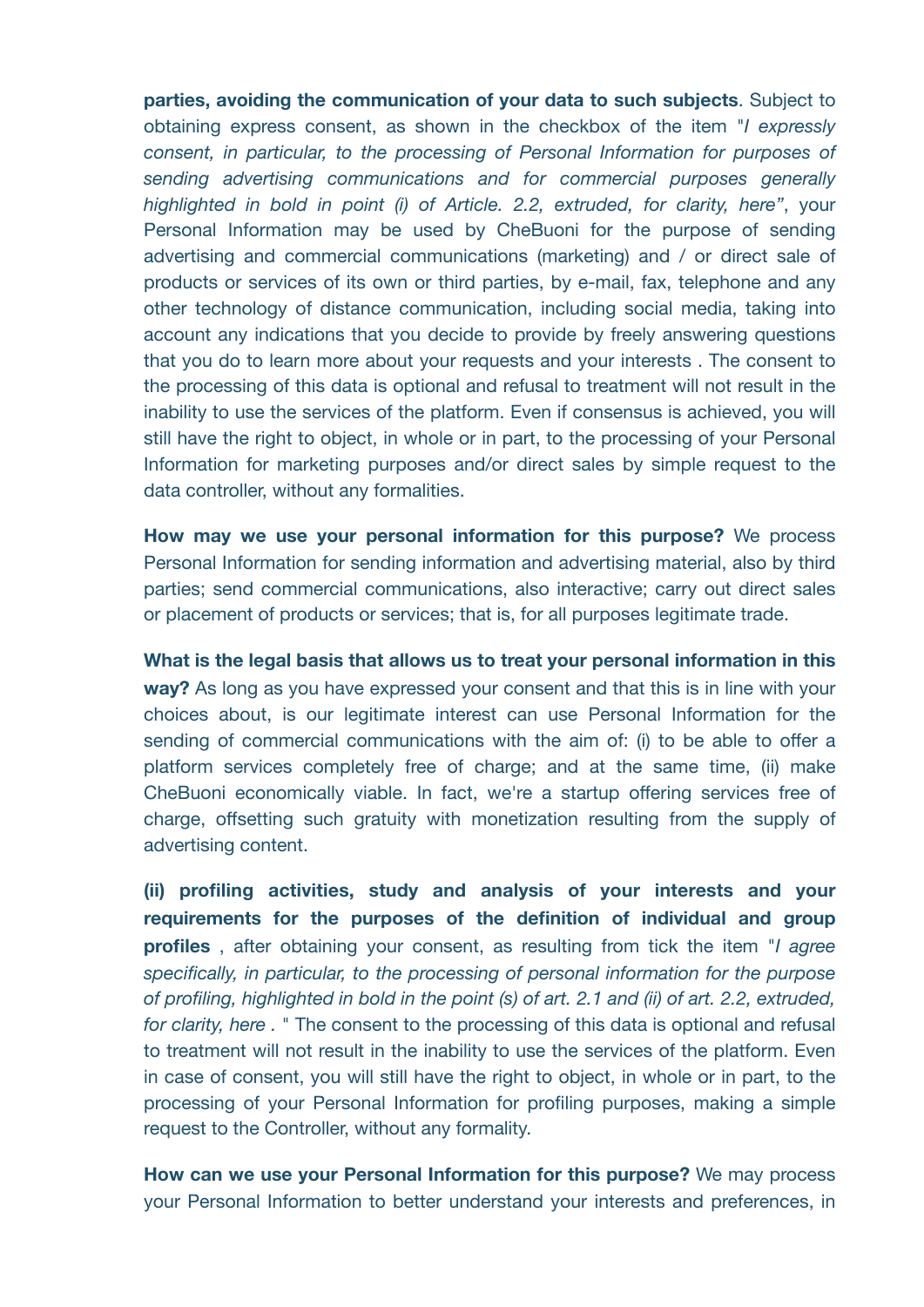order to provide you an experience that is consistent with those interests and preferences. For example, we may do so in order to provide you with access to content for which you have shown the most interest, or to send you personalized offers or promotions via email (provided that you have consented to receive our communications for advertising and commercial purposes), or to offer you advertising content relating to your interests. This includes, for example, adapting our advertising to make certain advertisements visible when the public is particularly interested in them.

**On what legal basis do we treat your Personal Information in this manner?**

Provided that you have given your consent and that this is in line with your choices, it is our legitimate interest to look at your preferences, taken from the way you navigate, so that we can better customize our offer.

**(iii) Communication of data to third parties for sending advertising and commercial messages (marketing) and direct sale by such third parties** . After obtaining your express consent, as shown in the check box of the item "*I expressly consent, in particular, that my Personal Information be disclosed to third parties for the purposes highlighted in bold in point (iii) of art. 2.2, extruded, for clarity, here*", **your Personal Information may be used by CheBuoni to communicate them to third parties (as specified in point 3) for the purpose of sending advertising and commercial communications (marketing) and / or direct sale by such third parties, by e-mail, fax, telephone and any other remote communication technology , including social media** . The consent to the processing of this data is optional and refusal to treatment will not result in the inability to use the services offered on the Platform. Even in case of consent, you will still have the right to object, for the future, in whole or in part, to the disclosure of your Personal Information to third parties, by making a simple request to the Processor, without any formality.

**How can we use your Personal Information for this purpose?** If you have expressly agreed that, in particular, your Personal Information will be disclosed to third parties for the purpose of sending advertising and commercial messages (marketing) and direct sales by such third parties, your Personal Information may be transmitted to our business partners so that they can send you, by e-mail, fax, telephone and any other remote communication technology, including social media offers on their products or services. Keep in mind, though, that our business partners are responsible for the processing of each in relation to your privacy policy.

**On what legal basis do we treat your Personal Information in this manner?**  Provided that you have given your consent and that this is in line with your choices, it is in our legitimate interest to be able to disclose your Personal Information to our business partners for the purpose of: (i) offering you the services of the Platform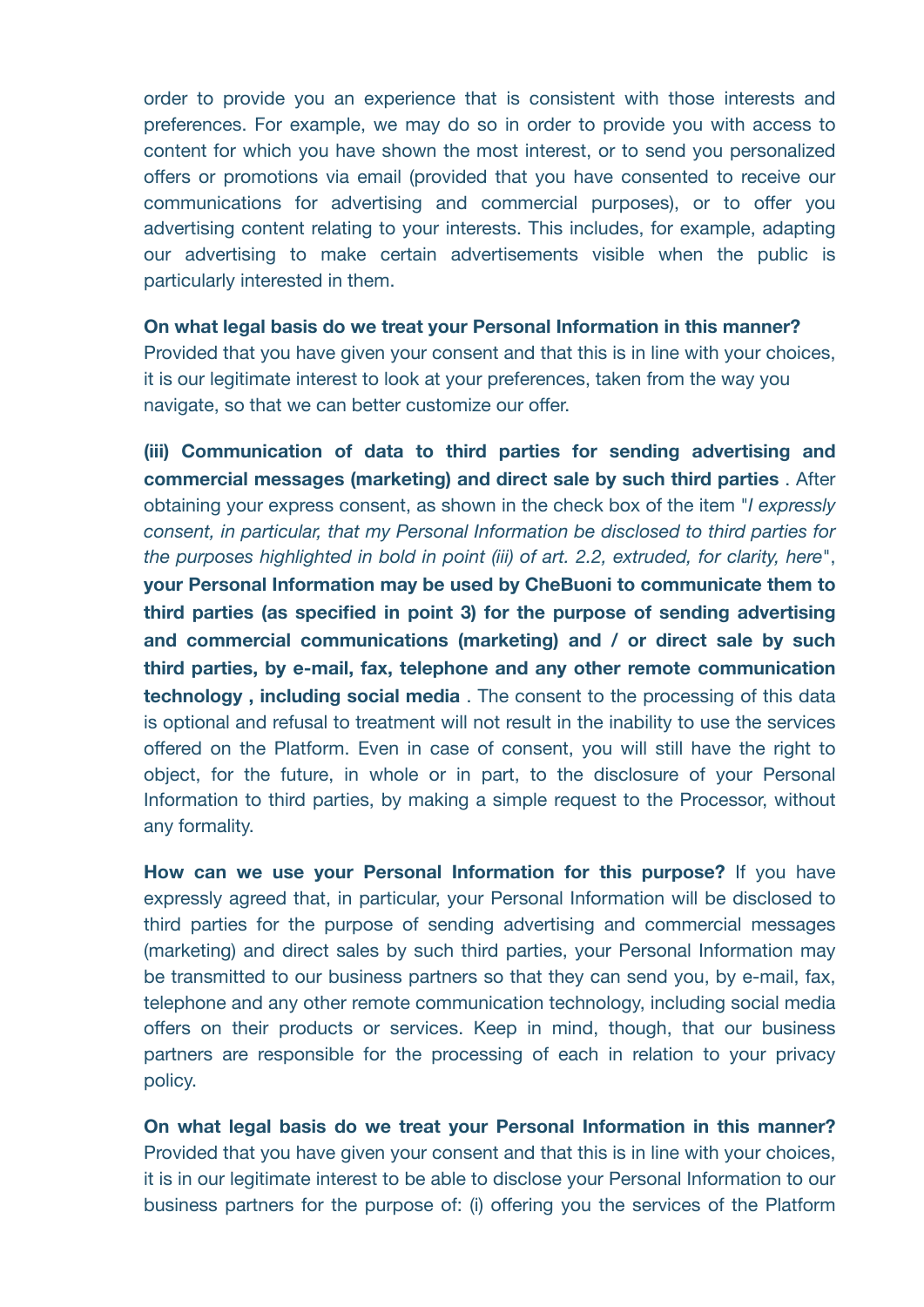completely free of charge; and (ii) making CheBuoni economically viable. In fact, we're a startup offering services free of charge, offsetting such gratuity with monetization resulting from the supply of advertising content.

## **(iv) Any further purpose necessarily connected to the execution of the services of the Platform, as illustrated in the TOS** .

**How can we use your Personal Information for this purpose?** We may need to use your Personal Information if necessary to fulfill our contractual obligations to you, for example when you requested access to the Platform's services.

**On what legal basis do we treat your Personal Information in this manner?** If you have requested the performance of the Platform's services, as described in the TOS, processing of your Personal Information is necessary to fulfill our contractual obligations to you.

## **(v) Any further purpose necessarily allowing us to comply with the requirements of the Personal Information Protection Act** .

**How can we use your Personal Information for this purpose?** In some cases, we may need to process your Personal Information to comply with applicable law. You may, for example, no longer want to be contacted by us. For this reason, we keep your suppression list so that we do not contact you if you have asked us not to. To this end, we may need to process certain Personal Information

**What is the legal basis that allows us to treat your personal information in this way?** It is our right to treat your personal information to comply with applicable laws. It is our right to process your Personal Information, for example, to keep the suppression list updated and not to contact you if you have asked us not to do so.

#### **2.3 Personal information you willingly provide us with:**

The Personal Information that you provide to us voluntarily and freely on the basis of your autonomous impulse (for example sending e-mails to the e-mail addresses indicated on the Platform for the purpose of obtaining information), will be acquired by us and processed as Data Controller.

In particular, in addition to your e-mail address, required to reply to you, any other Personal Information will be acquired where electronic communication references or otherwise contained in the e-mail message. Such Personal Information, if different from those already in our possession and subject to explicit consent to the processing, as per art. 2.2, will not in any way be disclosed or communicated to third parties with respect to the owner's organization, nor will they be used to define the profiles or personalities of the data subject or for direct or indirect commercial or advertising purposes and, in any case, will be kept exclusively for the purposes of keeping correspondence.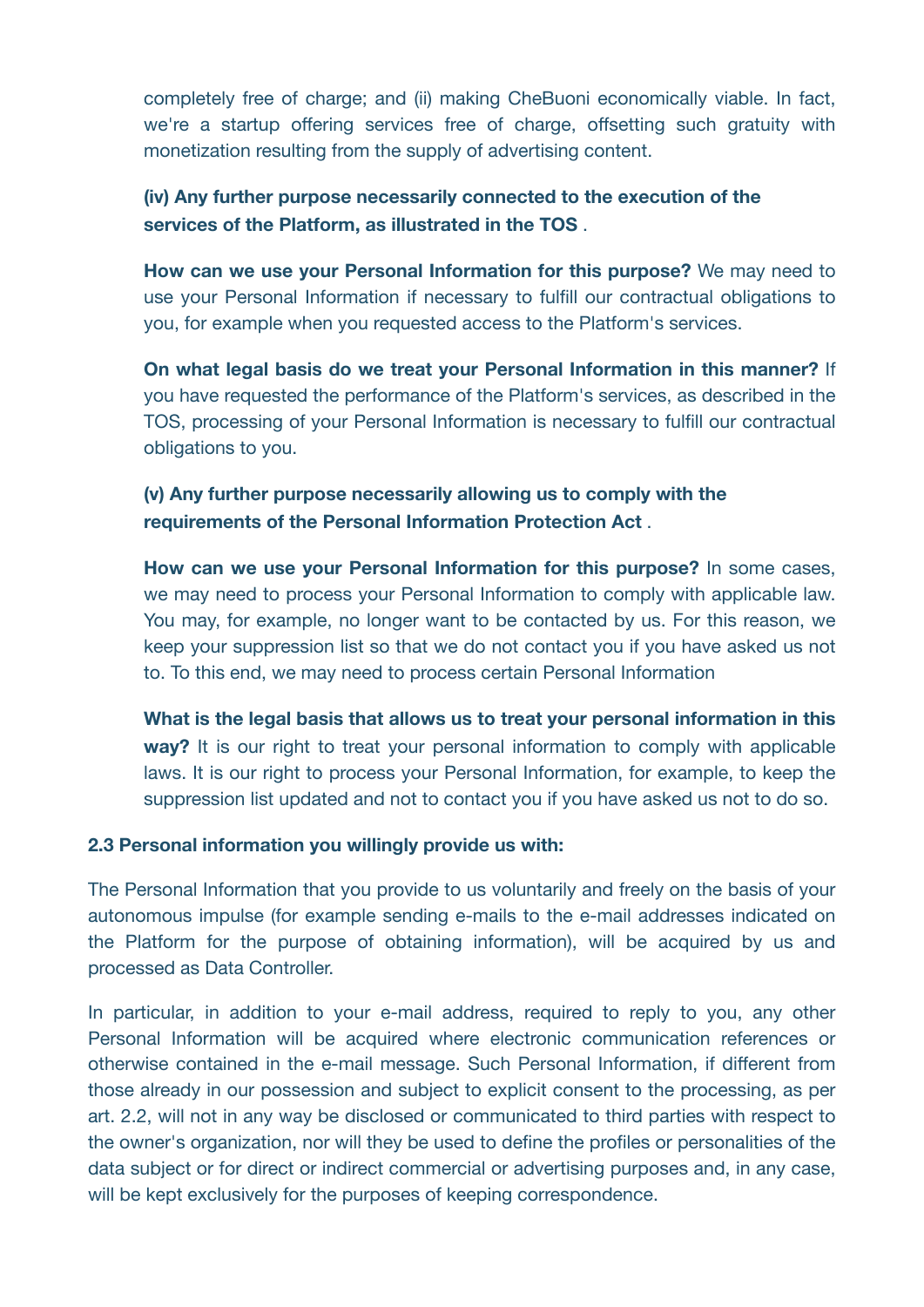#### **2.4 Geolocalization**

The possible acquisition of data on your position will be possible only with your express consent during the use of the Platform. With your prior consent, we may use this information to provide you with services and/or adverts available in your region, based on the permissions you provided and based on the settings of your device.

You may at any time turn off geolocation, both from your personal account in the platform and the settings of your device. For more information on how to disable this service on your device, we recommend that you contact the manufacturer of your device.

**How can we use your Personal Information for this purpose?** We may process Personal Information to provide you with an experience more in line with your local area. For example, we can do this to offer you access to content or promotions tailored to your region.

**On what legal basis do we treat your Personal Information in this manner** ? Provided that you have given your consent and that this is in line with your choices in this regard, it is our legitimate interest to look at your territorial area, so as to be able to better customize our offer.

#### **2.5 Social Network**

We permit or will permit you to register and/or use our services through the accounts of some of the most important social networks (including, but not limited to, Facebook). By choosing to use these services to register with the Platform, or to take advantage of our social services, you authorize us to collect your Personal Information to authenticate to such social networks (e.g. your username, your access details - in encrypted form -, the image of your profile, the country you have designated as your residence, your home town, your date of birth, the images and network of your contacts, as well as all the other information that you can make available on, or through, your accounts and your activity on social networks).

The Personal Information we have access to varies depending on how you set your privacy settings and consent on those social networks. If you decide to associate the account managed by one of the abovementioned social networks to your account on the Platform - authorizing access to your Personal Information - you authorize us to acquire,

process and possibly communicate the Personal Information on these social networks, in accordance with this Policy and for all the specific purposes thereof.

Please note that we do not and will not retain your Facebook account password. If you wish to use the social features of the Platform, we inform you that we will use your username and profile image (if you decide that you do not wish to authorize the processing of any of this Personal Information, you may change your preferences directly to your personal account on the Platform).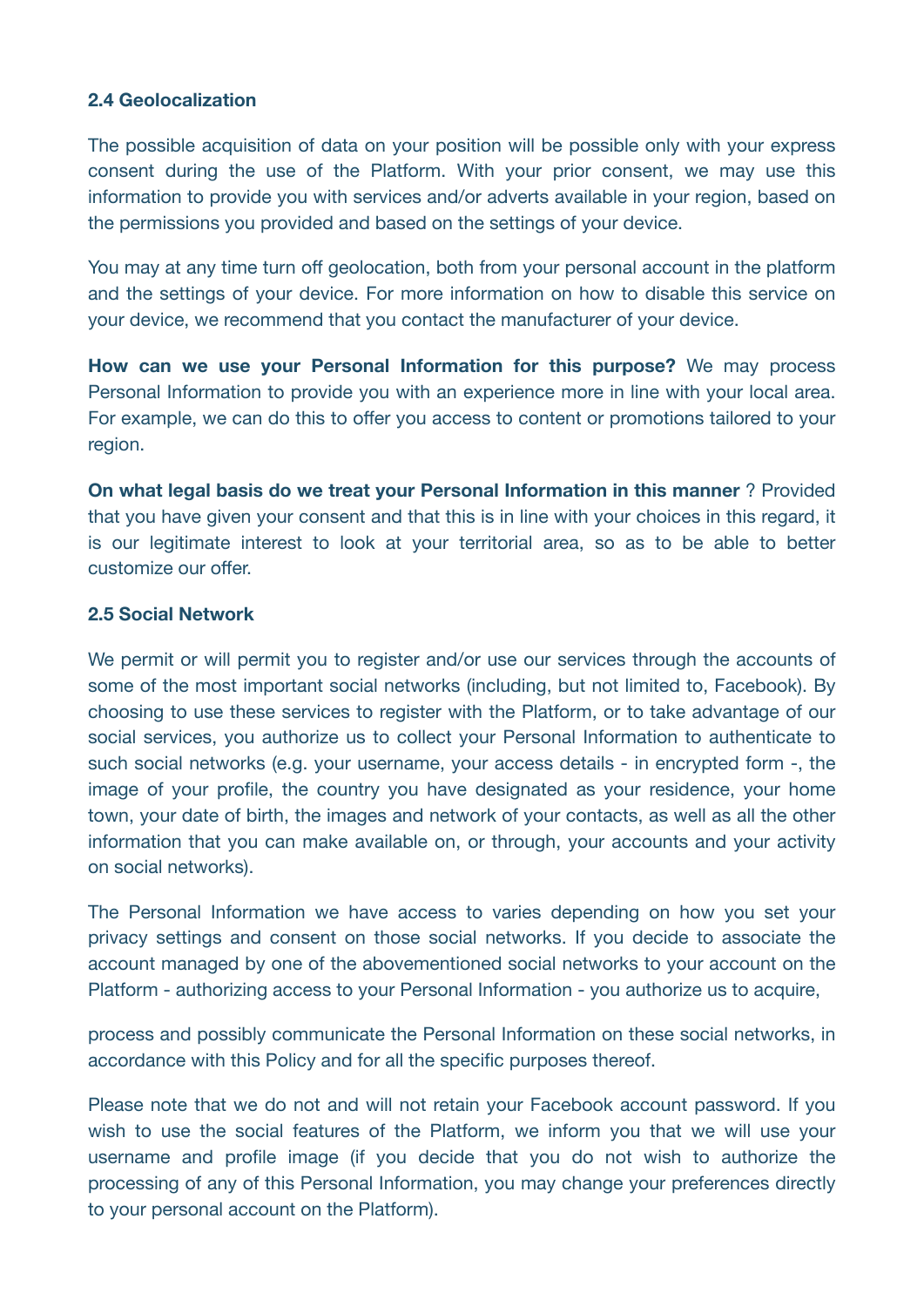#### **2.6 Personal Information protection**

With reference to Personal Information, the Platform provides for the use of particularly advanced encryption technologies to protect its integrity and confidentiality.

The data is saved on an architecture that allows daily backup and in case of transfer, subject to consent, the sensitive data is encrypted using algorithms AES, MD5 or SHA2.

However, note that the use of an open and public telematic system such as the Internet for the transmission of information increases the normal risks of any remote service

## **3. Categories of subjects to whom Personal Information may be communicated and extent of data disclosure**

Unless otherwise specified in relation to the individual processing purposes as specified above, the personal information collected may be disclosed to – or otherwise become aware of – treatment's executors or processors (including external), in relation to the powers and functions of each, in order to fulfill the above purposes or to ask you specific contractual and/or regulatory requirements.

Your Personal Information may also be brought to the attention of the following subjects or of the following categories of subjects, to the extent that this is necessary for the fulfillment of legal and/or contractual obligations:

(i) consultants or collaborators, internal and/or external, for the fulfillment of the regulations in force and/or for the fulfillment of contractual services in relations with the individuals concerned (by way of example but not limited to: labour consultants, legal consultants, accountants, tax experts, auditors, etc.);

(ii) judicial or other public authorities, in compliance with the purposes specified above or with legal obligations.

Your Personal Information may then be disclosed to companies, which CheBuoni may contact to carry out the operations necessary for the execution of the provisions received by you and the provision of services requested.

With your express consent, your Personal Information may be transmitted to our thirdparty commercial partners for processing for commercial and advertising purposes. These third-party companies, as we shall see later, will act as independent data controllers assumes no responsibility for the content of their advertising and compliance with legislation on Personal Information processing, nominating, any controllers, should entrust the processing of your data in outsourcing. The commercial communications that may be sent to you may concern the following product categories, since they are thirdparty companies belonging to the following sectors: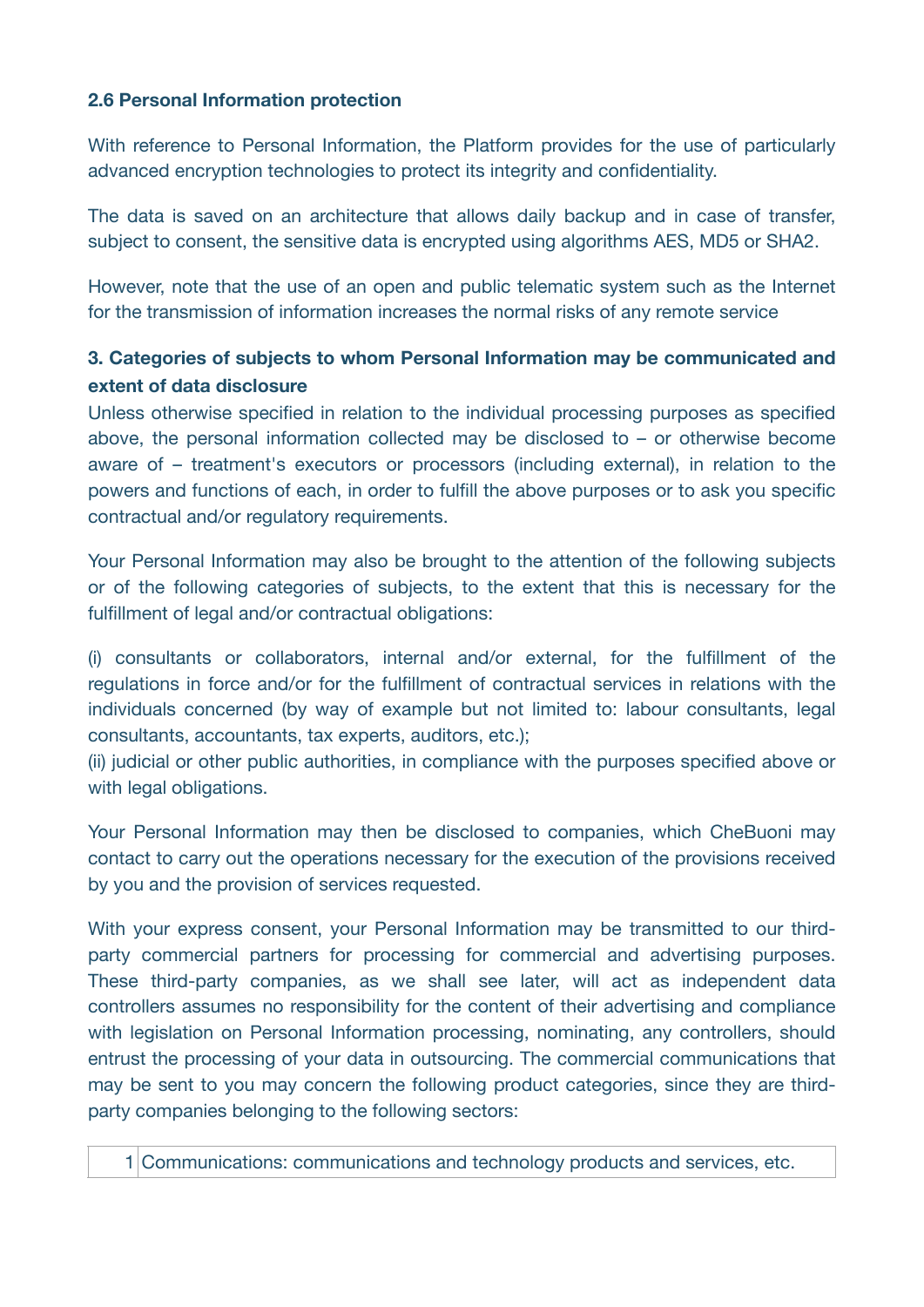| $\overline{2}$ | Finance and banking: financial institutions, insurance, investment, social security,<br>etc.                                                                                                                                                                                                                                                            |
|----------------|---------------------------------------------------------------------------------------------------------------------------------------------------------------------------------------------------------------------------------------------------------------------------------------------------------------------------------------------------------|
|                | Free Time: pay TV, publishing, tourism, sports, collecting, photography, pastime,<br>games, transport, navigation, tourism (hotels, tour operators, travel agencies,<br>3 airlines, etc.), aerospace, publishing, gardening, hobbies, lottery, competitions,<br>collecting, photography, pastimes, communication and entertainment, art, music,<br>etc. |
|                | Distribution and marketing: electronics, IT, image and sound, fashion, accessories,<br>4 clothing, textiles, bazaars, cosmetics and sanitary, chemical, pharmaceutical and<br>biotechnology, agri-food, supermarkets, drinks, office supplies, furniture, etc.                                                                                          |
| 5              | Automotive: products and services related to cars, industrial vehicles, cycles and<br>motorcycles, trucks, mechanics and metallurgy, etc.                                                                                                                                                                                                               |
| 6              | Energy and water: products related to electricity, hydrocarbons, gas, water and<br>utilities, etc.                                                                                                                                                                                                                                                      |
|                | NGOs and associations: products and services related to non-profit organizations,<br>foundations, etc.                                                                                                                                                                                                                                                  |
|                | 8 Education, training, instruction, universities, etc.                                                                                                                                                                                                                                                                                                  |
|                | Communication and services: advertising, marketing, events, consulting,<br>9 advertising, PR agencies, advertising agencies, media centers,<br>telecommunications, market research, etc.                                                                                                                                                                |
|                | 10 Ecology and Environment                                                                                                                                                                                                                                                                                                                              |
| 11             | Construction, civil engineering and real estate products/services: construction,<br>decoration, home, design, real estate agencies, etc.                                                                                                                                                                                                                |
|                | 12 Fairs and events, etc.                                                                                                                                                                                                                                                                                                                               |
|                | 13 Computing, Internet, e-commerce websites, etc.                                                                                                                                                                                                                                                                                                       |
|                | 14 Casino, etc                                                                                                                                                                                                                                                                                                                                          |
|                | 15 Political Communications                                                                                                                                                                                                                                                                                                                             |

Personal information communicated to third-party companies, may be used by such companies as stipulated in their own respective policies. In some cases, these third-party companies, as independent data controllers, may prefer to contact you directly to inform you in detail about how they will process your Personal Information, what opportunities they have in store for you and how to exercise your rights against them. These third companies may retain the data communicated for the purpose of sending advertising and commercial communications (marketing) and/or direct sales, by e-mail, fax, telephone and any other technology of distance communication, without prejudice to your right to object at any time to the processing for such purposes, making a simple request without any formality to the relevant data controller.

Your Personal Information may be disclosed to such third-party companies on the basis of contracts entered into between us and such third-party companies, therefore an updated list of such third-party companies is always available [on this page](http://www.goodieweb.co.uk/privacy-policy/sponsor.html) , constantly updated and will be provided to you quarterly via email communication.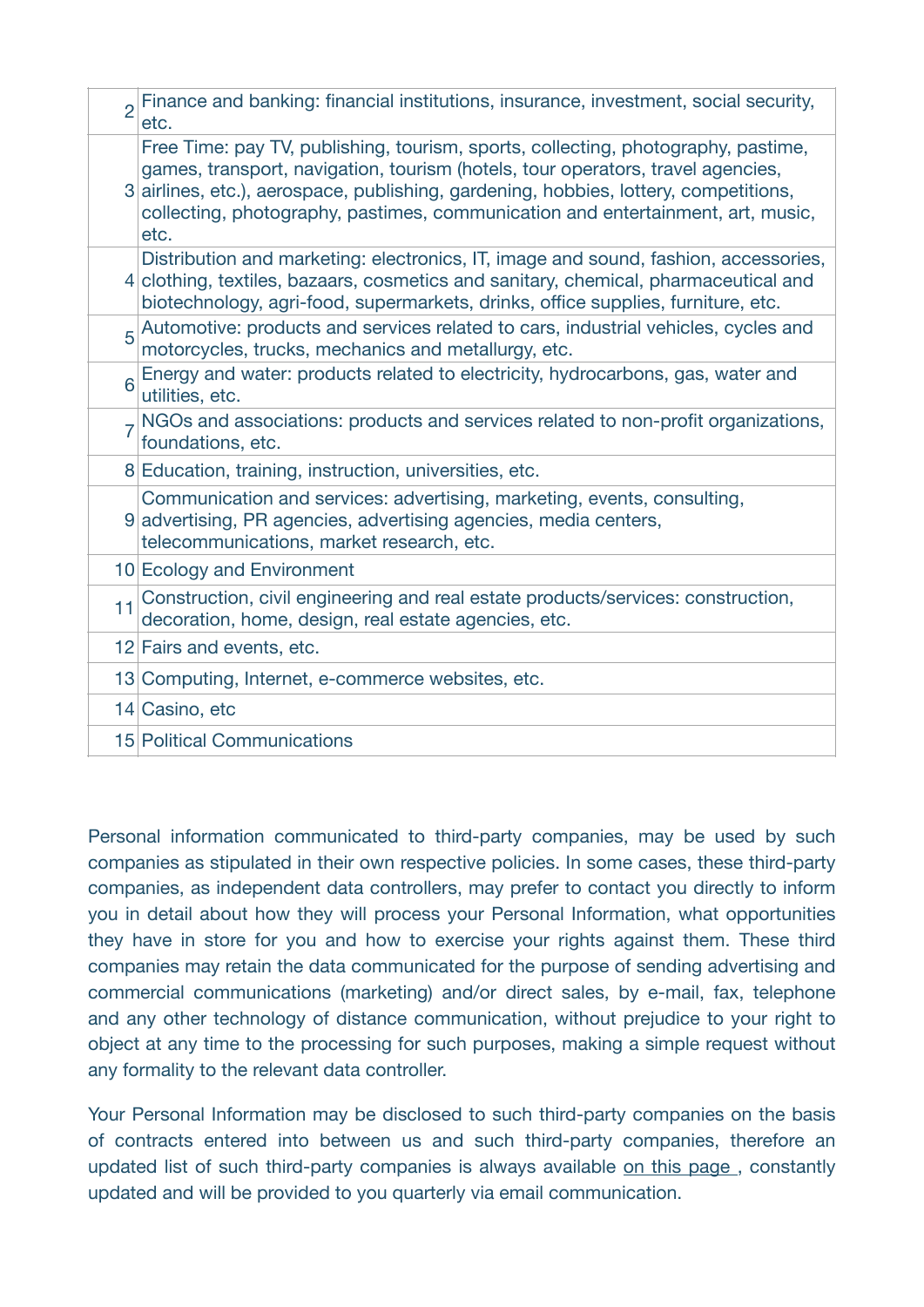In the communication of your Personal Information to such third-party companies we always take care to treat your personal information in accordance with the principles of lawfulness and fairness, in compliance with the safety standards required by law.

None of your Personal Information will be voluntarily disclosed unless expressly authorized by you.

#### **4. Processing method**

Personal Information held for the above purposes are handled by us, lawfully and fairly, through the prevalent use of automated or semi-automated tools.

#### **5. Optional provision of data and consequences of your refusal**

Except for the cases in which the acquisition of Personal Information is qualified as necessary in order to use the services you have requested, the provision of any other Personal Information is entirely optional.

Your failure to provide optional data does not entail any prejudicial consequences for you. Failure to provide the necessary data may make it impossible to use the services for which it is necessary to provide such data.

#### **6. Duration of storage of your personal information**

In accordance with the provisions of the applicable legislation on the protection of personal information, your Personal Information is stored for the strictly necessary time needed for the fulfillment of our obligations and to achieve the purposes for which such data were collected. When we no longer need to use your Personal Information, we will remove it from our systems and records and/or take appropriate steps to make it anonymous so that it cannot be identified to you (unless we need to maintain it in order to comply with our regulatory obligations).

If you have given us your consent for the processing of your Personal Information for purposes of profiling and/or direct advertising, in the absence of your explicit new consent to be expressed near the approach of the following specific deadlines, we will delete your Personal Information processed for purposes of profiling within 12 months of their registration, while if it is processed for purposes of direct advertising within 24 months of their registration.

## **7. Rights of data subjects**

You have the right to request details about the Personal Information we process and to revoke your consent to its prior processing, to correct or delete it and not to be contacted if you have not requested it.

## *(i) The right to access your Personal Information*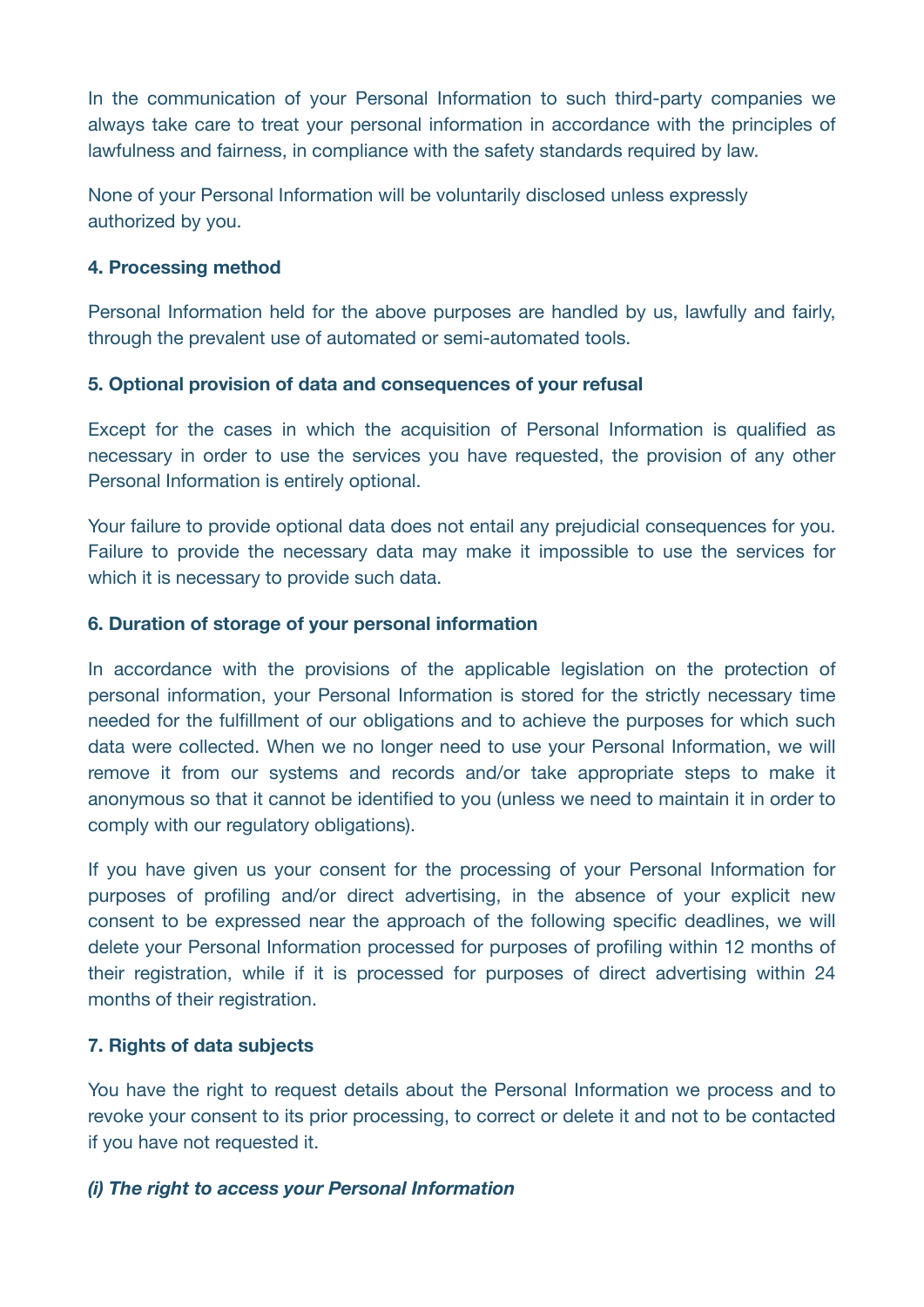You can request access to your Personal Information by contacting us through the contact details at the bottom of the page. The file containing your Personal Information is usually made available within 10 days. It will be made available for a maximum of 30 days. We may at times be in a position not to allow access to your Personal Information (for example, if access unreasonably damages someone else's privacy or endangers someone's security). In this case, we will provide you with a formal and explicit explanation of why this is not possible. In some cases, we may also charge you an administrative fee to provide access to your Personal Information. Any fees will be reasonable and before we provide access to your Personal Information we will notify you to obtain your consent. If a copy of your Personal Information is requested by electronic means, such as email, we will provide you with an electronic copy of your information, unless you request otherwise.

#### *(ii) The right to modify or cancel / obliterate your Personal Information*

If you have created an account, you can access this account to edit or delete your Personal Information.

Otherwise, you can send your request to privacy@chebuoni.it. If you are having trouble updating or deleting your data, you can still send an email with your request to privacy@chebuoni.it and we will solve the problem as soon as possible.

In the event of exercising the right to oblivion, we will inform our business partners and any other parties to whom the Personal Information has been communicated about your request.

#### *(iii)Right to object to the processing of your Personal Information*

You have the right to require us to discontinue the processing of your Personal Information, even if such processing is necessary for our legitimate interests (for example, when the processing is necessary for the commercial purposes we intend to achieve), including for the data we use to send you personalized offers, product recommendations and similar communications. You also have the right to ask us to stop the processing of your Personal Information for purposes of direct advertising. However, we will only send you advertising communications if you have given us your prior express consent. If you change your mind, you can easily unsubscribe from our advertisements at any time by following the instructions included in the advertisements. If you have consented to receive offers from our business partners, they are responsible for your rights, including the right to opt-out of receiving their offers. However, you can opt out of receiving such offers from third parties at any time by logging into your account and changing your settings. If you have already agreed to receive such offers, your Personal Information will cease to be transmitted to our business partners from the day your request is processed.

## *(iv) The right to have your Personal Information transmitted to another organization (also referred to as the Portability of Personal Information)*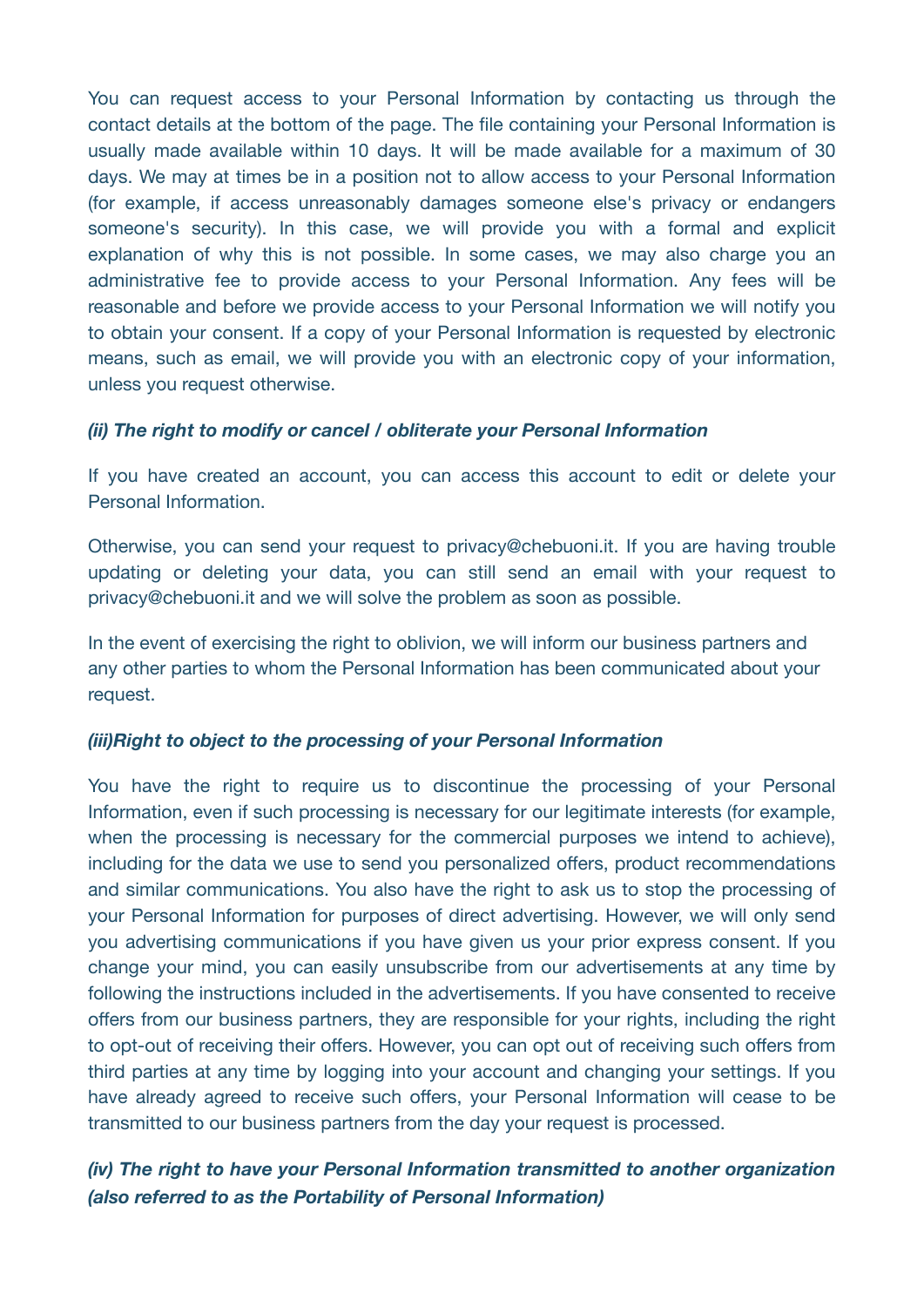In case of processing of your Personal Information on the basis of your consent or for the execution of a contract, you have the right to ask us to provide you with the data concerning you and held by us in a structured format, commonly used and legible, as well, where technically possible, to transmit this data directly to another organization.

## *(v) Complaints*

If you believe that the applicable legislation on the protection of Personal Information has been violated, you have the right to lodge a complaint with the Local Authority for the Protection of Personal Information in the European Economic Area (" **EEA** ").

The local Personal Information Protection Authority will differ depending on the country you are in. In the annex to the Privacy Policy, you can find a list of the local authorities for the protection of Personal Information in the EEA countries in which we operate.

The above mentioned rights can be exercised by you at any time by sending us a simple request via e-mail.

## **Physical location of Personal Information**

Your Personal Information is stored within the European Economic Area (" **EEA** "). Your Personal Information, specifically, is stored on OVH servers, located at the Netherlands, Germany and France.

However, they may be transferred to, and stored in, a location outside the EEA where such countries are deemed by the European Commission to provide an adequate level of protection. Your Personal Information may also be processed by personnel operating outside the EEA who work for us or for one of our service providers. We will do everything we can reasonably do to ensure that your Personal Information is processed in a secure and consistent manner with the applicable privacy policy and laws, including, where appropriate, by adhering to European standard contractual clauses (or equivalent measures) with legal entities outside the EEA receiving the personal information.

#### **9. How to contact us**

If you have any questions or concerns about how we process your Personal Information, or would like to discontinue processing, or would like to request a copy of such information, please contact us by email at privacy@chebuoni.it or send a registered letter to [CheBuoni.it](http://CheBuoni.it) Srl, via Marsala n. 31, 40126, Bologna (BO) Italy. Please include your response address when writing to us.

**Attachment List of Personal Information Protection Authorities (EEA countries)** If you believe that the applicable legislation on the protection of personal information has been violated, you have the right to lodge a complaint with the Local Authority for the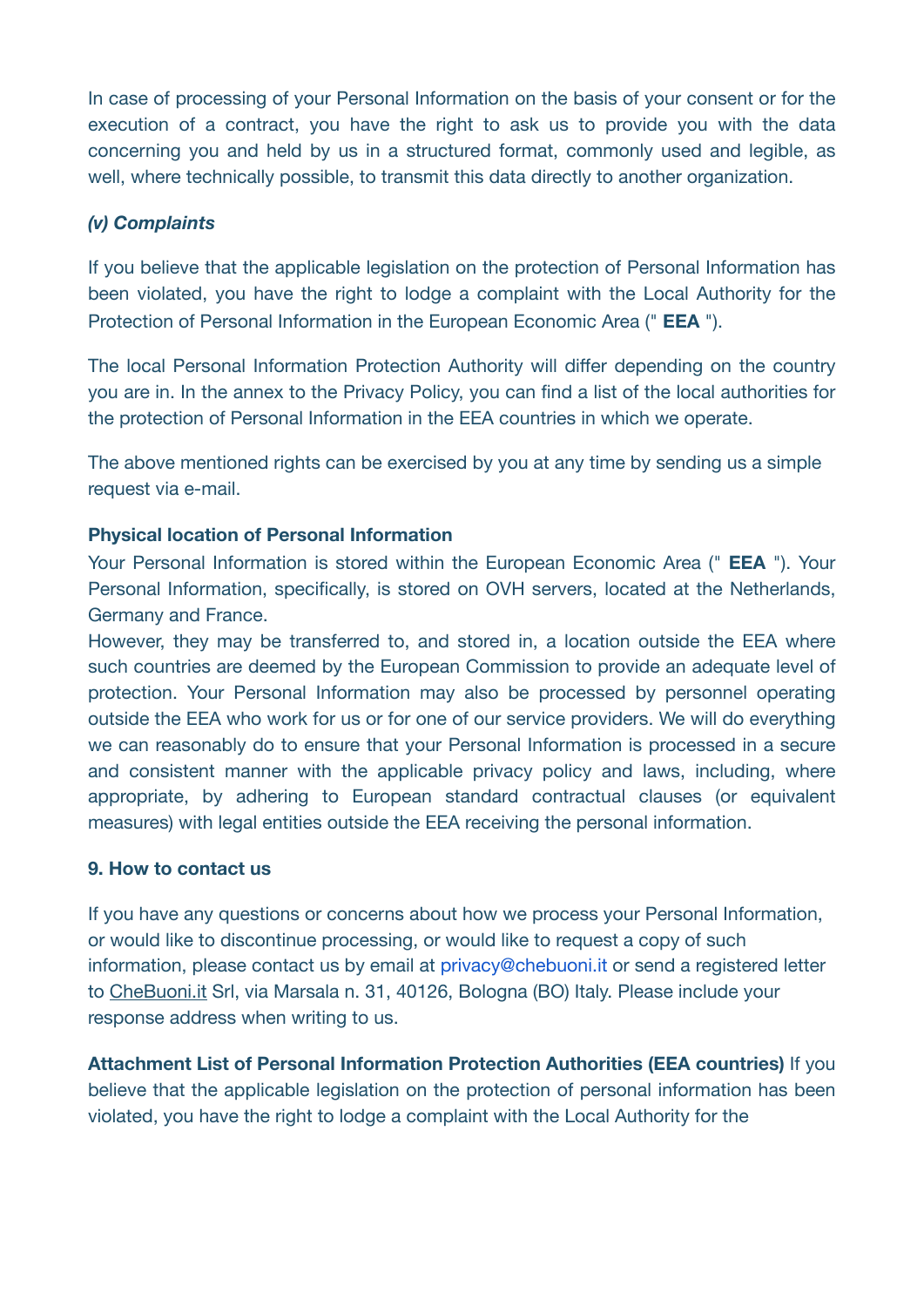Protection of Personal Information of the European Economic Area (EEA). The local authority is different in every country. Below you can find details of the local data protection authorities of the countries of the European Economic Area.

| <b>Country</b>    | <b>Authority for the Protection of Personal Information</b>                                                                                                                                                                                                          |
|-------------------|----------------------------------------------------------------------------------------------------------------------------------------------------------------------------------------------------------------------------------------------------------------------|
| Austria           | Osterreichische Datenschutzbehörde<br>Hohenstaufengasse 3<br><b>1010 Wien</b><br>Tel. +43 1 531 15 202525<br>Fax +43 1 531 15 202690<br>e-mail: dsb@dsb.gv.at<br>Sito web: http://www.dsb.gv.at/                                                                     |
| <b>Belgium</b>    | Commission de la protection de la vie privée<br>Rue de la Presse 35<br>1000 Bruxelles<br>Tel. +32 2 274 48 00<br>Fax +32 2 274 48 10<br>e-mail: commission@privacycommission.be<br>Sito web: http://www.privacycommission.be/                                        |
| <b>Bulgaria</b>   | <b>Commission for Personal Data Protection</b><br>2, Prof. Tsvetan Lazarov blvd.<br>Sofia 1592<br>Tel. +359 2 915 3523<br>Fax +359 2 915 3525<br>e-mail: kzld@cpdp.bg<br>Sito web: http://www.cpdp.bg/                                                               |
| Croatia           | <b>Croatian Personal Data Protection Agency</b><br>Marticeva 14<br>10000 Zagreb<br>Tel. +385 1 4609 000<br>Fax +385 1 4609 099<br>e-mail: azop@azop.hr or info@azop.hr<br>Sito web: http://www.azop.hr/                                                              |
| Cyprus            | <b>Commissioner for Personal Data Protection</b><br>1 Iasonos Street,<br>1082 Nicosia<br>P.O. Box 23378, CY-1682 Nicosia<br>Tel. +357 22 818 456<br>Fax +357 22 304 565<br>e-mail: commissioner@dataprotection.gov.cy<br>Sito web: http://www.dataprotection.gov.cy/ |
| Czech<br>Republic | The Office for Personal Data Protection<br>Urad pro ochranu osobnich udaju<br>Pplk. Sochora 27<br>170 00 Prague 7<br>Tel. +420 234 665 111<br>Fax +420 234 665 444<br>e-mail: posta@uoou.cz<br>Sito web: http://www.uoou.cz/                                         |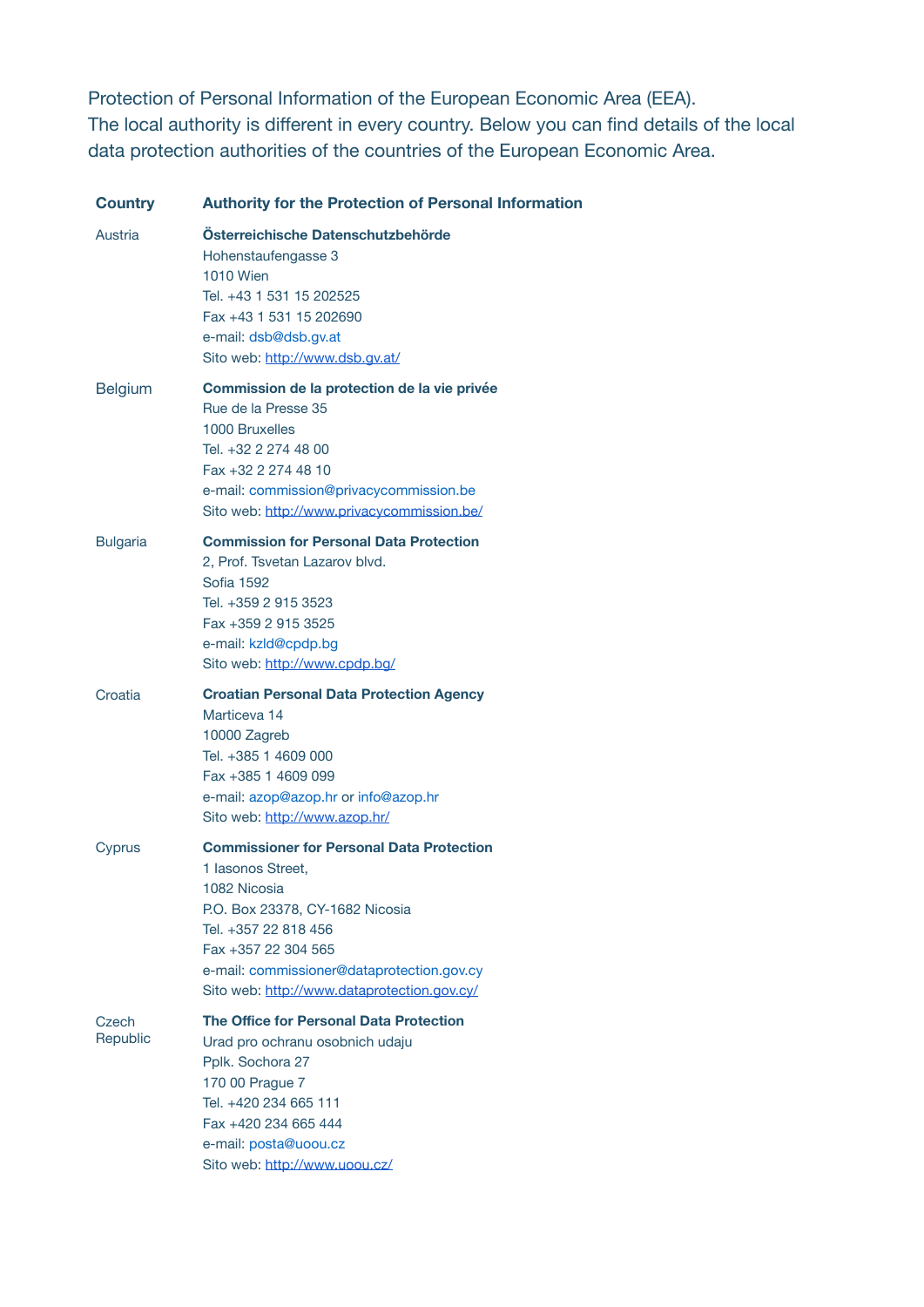| <b>Denmark</b> | <b>Datatilsynet</b><br>Borgergade 28, 5<br>1300 Copenhagen K<br>Tel. +45 33 1932 00<br>Fax +45 33 19 32 18<br>e-mail: dt@datatilsynet.dk<br>Sito web: http://www.datatilsynet.dk/                                                                                                                                                                                                                                                                                                                                                                                                                                  |
|----------------|--------------------------------------------------------------------------------------------------------------------------------------------------------------------------------------------------------------------------------------------------------------------------------------------------------------------------------------------------------------------------------------------------------------------------------------------------------------------------------------------------------------------------------------------------------------------------------------------------------------------|
| Estonia        | <b>Estonian Data Protection Inspectorate (Andmekaitse Inspektsioon)</b><br>Väike-Ameerika 19<br>10129 Tallinn<br>Tel. +372 6274 135<br>Fax +372 6274 137<br>e-mail: info@aki.ee<br>Sito web: http://www.aki.ee/en                                                                                                                                                                                                                                                                                                                                                                                                  |
| Finland        | <b>Office of the Data Protection Ombudsman</b><br>P.O. Box 315<br>FIN-00181 Helsinki<br>Tel. +358 10 3666 700<br>Fax +358 10 3666 735<br>e-mail: tietosuoja@om.fi<br>Sito web: http://www.tietosuoja.fi/en/                                                                                                                                                                                                                                                                                                                                                                                                        |
| France         | Commission Nationale de l'Informatique et des Libertés - CNIL<br>8 rue Vivienne, CS 30223<br>F-75002 Paris, Cedex 02<br>Tel. +33 1 53 73 22 22<br>Fax +33 1 53 73 22 00<br>e-mail:<br>Sito web: http://www.cnil.fr/                                                                                                                                                                                                                                                                                                                                                                                                |
| Germany        | Die Bundesbeauftragte für den Datenschutz und die Informationsfreiheit<br>Husarenstraße 30<br>53117 Bonn<br>Tel. +49 228 997799 0; +49 228 81995 0<br>Fax +49 228 997799 550; +49 228 81995 550<br>e-mail: poststelle@bfdi.bund.de<br>Sito web: http://www.bfdi.bund.de/<br>In Germania, la competenza per i reclami è divisa fra diverse Autorità di vigilanza per la<br>protezione dei dati personali.<br>Le autorità competenti possono essere identificate con la lista prevista al link seguente:<br>https://www.bfdi.bund.de/bfdi_wiki/index.php/<br>Aufsichtsbeh%C3%B6rden_und_Landesdatenschutzbeauftragte |
| Greece         | <b>Hellenic Data Protection Authority</b><br>Kifisias Av. 1-3, PC 11523<br>Ampelokipi Athens<br>Tel. +30 210 6475 600<br>Fax +30 210 6475 628<br>e-mail: contact@dpa.gr<br>Sito web: http://www.dpa.gr/                                                                                                                                                                                                                                                                                                                                                                                                            |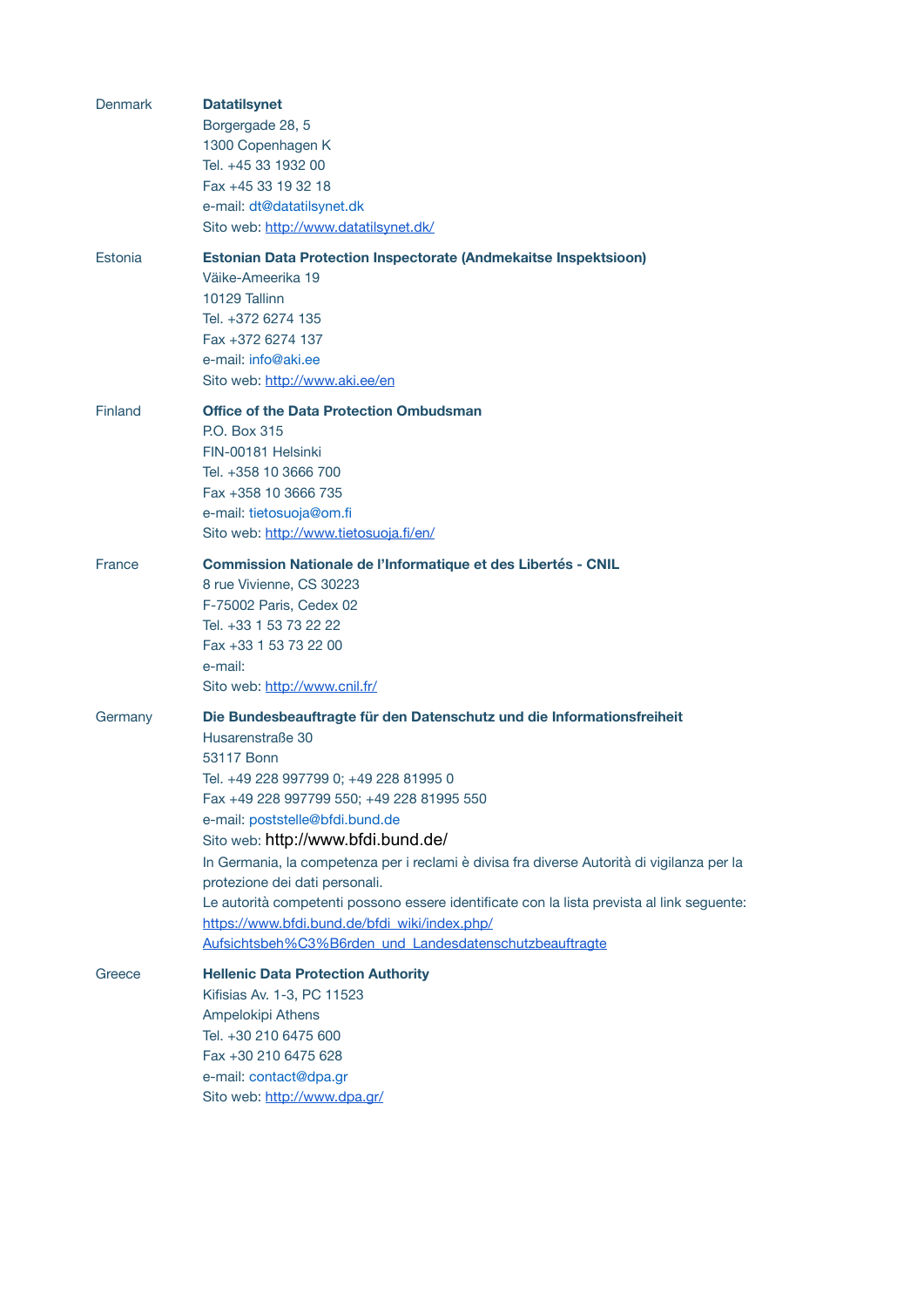| Hungary        | <b>Data Protection Commissioner of Hungary</b><br>Szilágyi Erzsébet fasor 22/C<br>H-1125 Budapest<br>Tel. +36 1 3911 400<br>e-mail: peterfalvi.attila@naih.hu<br>Sito web: http://www.naih.hu/                                                                         |
|----------------|------------------------------------------------------------------------------------------------------------------------------------------------------------------------------------------------------------------------------------------------------------------------|
| <b>Islanda</b> | The Icelandic Data Protection Authority<br>Rauðarárstígur 10, 105 Reykjavík, Iceland<br>Tel. +354-510-9600<br>e-mail: postur@personuvernd.is<br>Sito web: https://www.personuvernd.is/                                                                                 |
| Iceland        | <b>Data Protection Commissioner</b><br><b>Canal House</b><br><b>Station Road</b><br>Portarlington<br>Co. Laois<br>Lo-Call: 1890 25 22 31<br>Tel. +353 57 868 4800<br>Fax +353 57 868 4757<br>e-mail: info@dataprotection.ie<br>Sito web: http://www.dataprotection.ie/ |
| Italy          | Garante per la protezione dei dati personali<br>Piazza di Monte Citorio, 121<br>00186 Roma<br>Tel. +39 06 69677 1<br>Fax +39 06 69677 785<br>e-mail: garante@garanteprivacy.it<br>Sito web: http://www.garanteprivacy.it/                                              |
| I atvia        | <b>Data State Inspectorate</b><br>Direttore: Sig. Signe Plumina<br>Blaumana str. 11/13-15<br>1011 Riga<br>Tel. +371 6722 3131<br>Fax +371 6722 3556<br>e-mail: info@dvi.gov.lv<br>Sito web: http://www.dvi.gov.lv/                                                     |
| Liechtenstein  | <b>Datenschutzstelle</b><br>Kirchstrasse 8<br>Postfach 684<br>9490 Vaduz<br>Tel: +423 236 60 90<br>e-mail: info.dss@llv.li<br>Sito web: http://www.llv.li/#/1758/datenschutzstelle                                                                                     |
| Lithuania      | <b>State Data Protection</b><br>Žygimanty str. 11-6a<br>011042 Vilnius<br>Tel. + 370 5 279 14 45<br>Fax +370 5 261 94 94<br>e-mail: ada@ada.lt<br>Sito web: http://www.ada.lt/                                                                                         |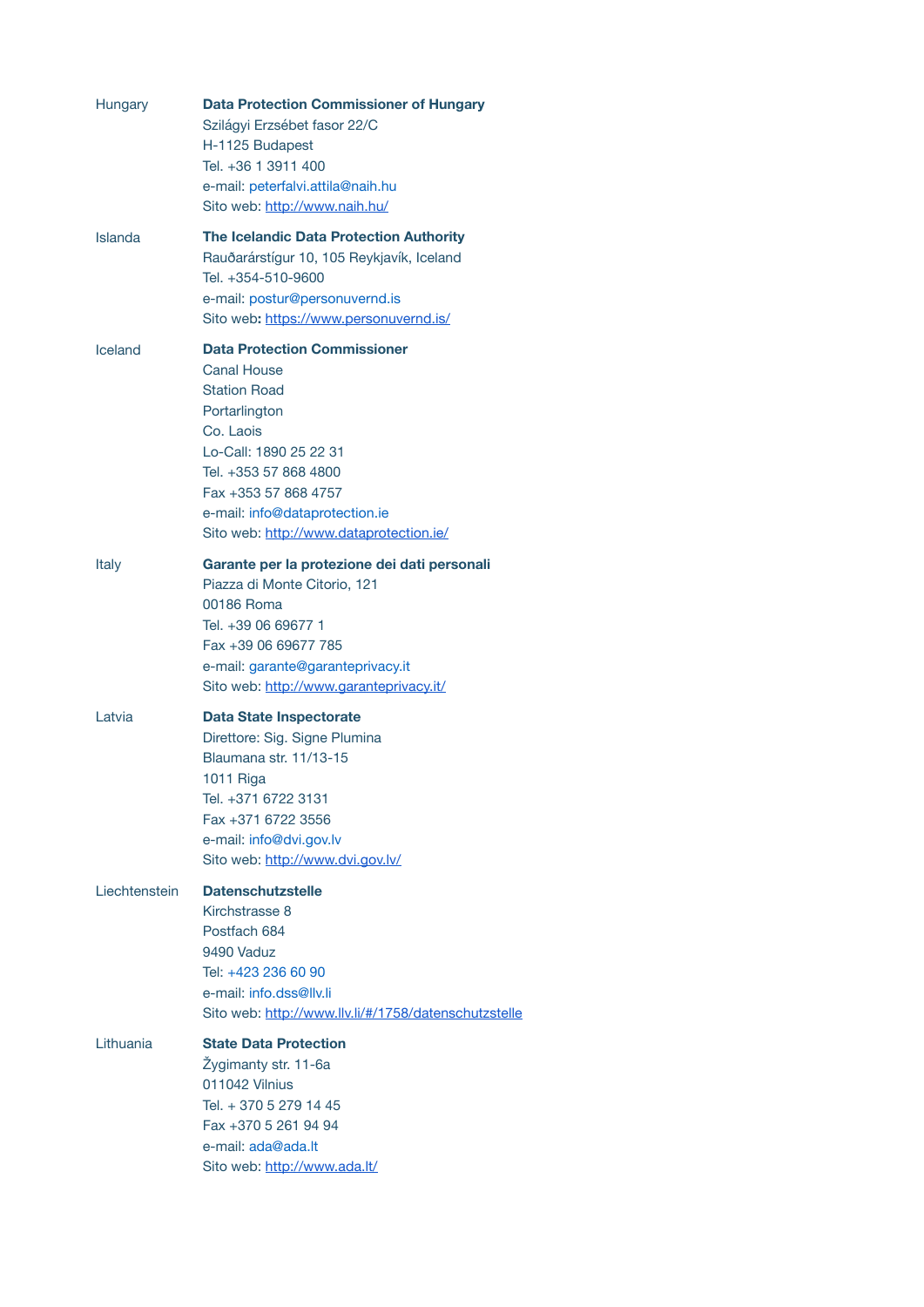| Luxembourg                 | <b>Commission Nationale pour la Protection des Données</b><br>1, avenue du Rock'n'Roll<br>L-4361 Esch-sur-Alzette<br>Tel. +352 2610 60 1<br>Fax +352 2610 60 29<br>e-mail: info@cnpd.lu                                                                                                                                                                  |
|----------------------------|----------------------------------------------------------------------------------------------------------------------------------------------------------------------------------------------------------------------------------------------------------------------------------------------------------------------------------------------------------|
| <b>Malta</b>               | Sito web: http://www.cnpd.lu/<br><b>Office of the Data Protection Commissioner</b><br>Commissario per la protezione dei dati personali: Sig. Joseph Ebejer<br>2, Airways House<br>High Street, Sliema SLM 1549<br>Tel. +356 2328 7100<br>Fax +356 2328 7198<br>e-mail: commissioner.dataprotection@gov.mt<br>Sito web: http://www.dataprotection.gov.mt/ |
| <b>The</b><br>Netherland s | <b>Autoriteit Persoonsgegevens</b><br>Prins Clauslaan 60<br>P.O. Box 93374<br>2509 AJ Den Haag/The Hague<br>Tel. +31 70 888 8500<br>Fax +31 70 888 8501<br>e-mail: info@autoriteitpersoonsgegevens.nl<br>Website: https://autoriteitpersoonsgegevens.nl/nl                                                                                               |
| Norway                     | <b>Datatilsynet</b><br>Postboks 8177 Dep.<br>0034 Oslo<br>Tel: +47 22 39 69 00<br>e-mail: postkasse@datatilsynet.no<br>Sito web: https://www.datatilsynet.no/English/                                                                                                                                                                                    |
| Poland                     | The Bureau of the Inspector General for the Protection of Personal Data - GIODO<br>ul. Stawki 2<br>00-193 Warsaw<br>Tel. +48 22 53 10 440<br>Fax +48 22 53 10 441<br>e-mail: kancelaria@giodo.gov.pl; desiwm@giodo.gov.pl<br>Sito web: http://www.giodo.gov.pl/                                                                                          |
| Portugal                   | Comissão Nacional de Protecção de Dados - CNPD<br>R. de São. Bento, 148-3°<br>1200-821 Lisboa<br>Tel. +351 21 392 84 00<br>Fax +351 21 397 68 32<br>e-mail: geral@cnpd.pt<br>Sito web: http://www.cnpd.pt/                                                                                                                                               |
| Romania                    | The National Supervisory Authority for Personal Data Processing<br>Presidente: Sig.ra Ancuta Gianina Opre<br>B-dul Magheru 28-30<br>Sector 1, BUCURESTI<br>Tel. +40 21 252 5599<br>Fax +40 21 252 5757<br>e-mail: anspdcp@dataprotection.ro<br>Sito web: http://www.dataprotection.ro/                                                                   |